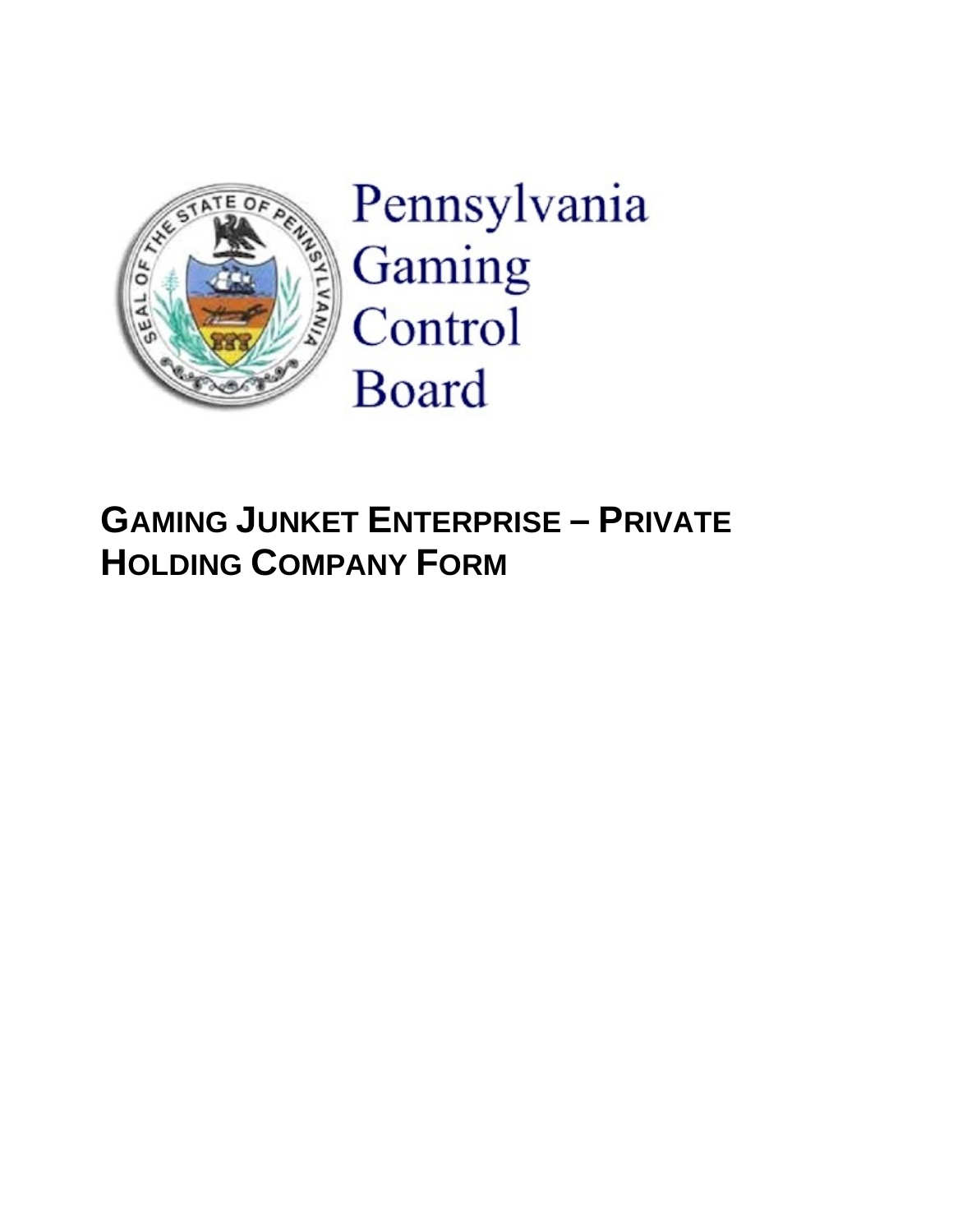## **INSTRUCTIONS**

**PENNSYLVANIA GAMING IS GOVERNED BY THE LAWS SET FORTH IN 4 PA.C.S. PART II, ENACTED BY THE ACT OF JULY 5, 2004 (P.L. 572, NO. 71) THE PENNSYLVANIA RACE HORSE DEVELOPMENT AND GAMING ACT (ACT) AS AMENDED AND 58 PA. CODE PART VII, GAMING CONTROL BOARD ("BOARD") REGULATIONS.**

**THE ORIGINAL FORM, ONE PAPER COPY, AND ONE COMPACT DISC (CD)** CONTAINING ALL FORMS MUST BE SENT TO THE PENNSYLVANIA GAMING CONTROL BOARD, BUREAU OF LICENSING, 303 WALNUT STREET, FIFTH FLOOR, VERIZON TOWER, HARRISBURG, PENNSYLVANIA 17101 WITH THE APPROPRIATE FEE. PLEASE REFER TO THE LICENSING SECTION OF THE BOARD'S WEBSITE FOR CD FORMATTING REQUIREMENTS.

#### **AN APPLICATION THAT HAS BEEN ACCEPTED FOR FILING AND ALL RELATED MATERIALS SUBMITTED TO THE BOARD SHALL BECOME THE PROPERTY OF THE BOARD AND WILL NOT BE RETURNED TO THE APPLICANT.**

### **1. APPLICATION FEES**

THE APPLICATION FEE FOR A GAMING JUNKET ENTERPRISE – PRIVATE HOLDING COMPANY IS WAIVED.

THERE MAY BE ADDITIONAL COSTS AND EXPENSES INCURRED BY THE BOARD IN ITS PROCESSING AND INVESTIGATION OF THE GAMING JUNKET ENTERPRISE APPLICANT AND THE APPLICANT'S AFFILIATED ENTITIES AND PERSONS. THE GAMING JUNKET ENTERPRISE APPLICANT MUST REIMBURSE THE BOARD FOR ALL ADDITIONAL COSTS AND EXPENSES RELATED TO THE PROCESSING AND INVESTIGATION OF ITS APPLICATION PACKAGE.

#### **2. APPLICATION FORM INSTRUCTIONS**

#### **A. GENERALLY**

AS USED IN THIS FORM, THE WORDS "**APPLICANT**" AND "**YOU**" SHALL MEAN THE **GAMING JUNKET ENTERPRISE – PRIVATE HOLDING COMPANY** COMPLETING THIS FORM.

ALL ENTRIES ON THE FORM MUST BE TYPED OR PRINTED IN BLOCK LETTERING. INITIALS AND SIGNATURES MUST BE HANDWRITTEN BY THE PERSON PROVIDING THE INFORMATION. IF THE ANSWERS ARE NOT LEGIBLE, THE APPLICATION MAY NOT BE ACCEPTED.

READ EACH QUESTION CAREFULLY PRIOR TO ANSWERING. ANSWER EVERY QUESTION COMPLETELY. DO NOT LEAVE BLANK SPACES. IF A QUESTION DOES NOT APPLY TO THE APPLICANT, WRITE "**DOES NOT APPLY**" IN RESPONSE TO THAT QUESTION.

ALL PAGES OF THE FORM MUST BE INITIALED BY THE APPLICANT. IF ADDITIONAL PAGES ARE REQUIRED IN ORDER TO ANSWER ANY QUESTION, ADDITIONAL PAGES MAY BE UTILIZED AND MUST BE ATTACHED TO THE FORM. BE SURE TO INDICATE THE NUMBER(S) OF THE QUESTION(S) BEING ANSWERED AND INITIAL EACH ADDITIONAL PAGE.

ALL REQUIRED DOCUMENTATION MUST BE SUBMITTED AT THE TIME OF FILING THIS FORM. FURTHER, PURSUANT TO THE BOARD REGULATIONS, THE APPLICANT IS UNDER A CONTINUING DUTY TO PROMPTLY NOTIFY THE BOARD IF THERE IS A CHANGE IN THE INFORMATION PROVIDED TO THE BOARD.

SHOULD YOU BE UNABLE TO UNDERSTAND THIS FORM FULLY IN ENGLISH, IT IS YOUR RESPONSIBILITY TO ACQUIRE ADEQUATE MEANS OF TRANSLATION. IF YOU SUBMIT A DOCUMENT TO THE BOARD THAT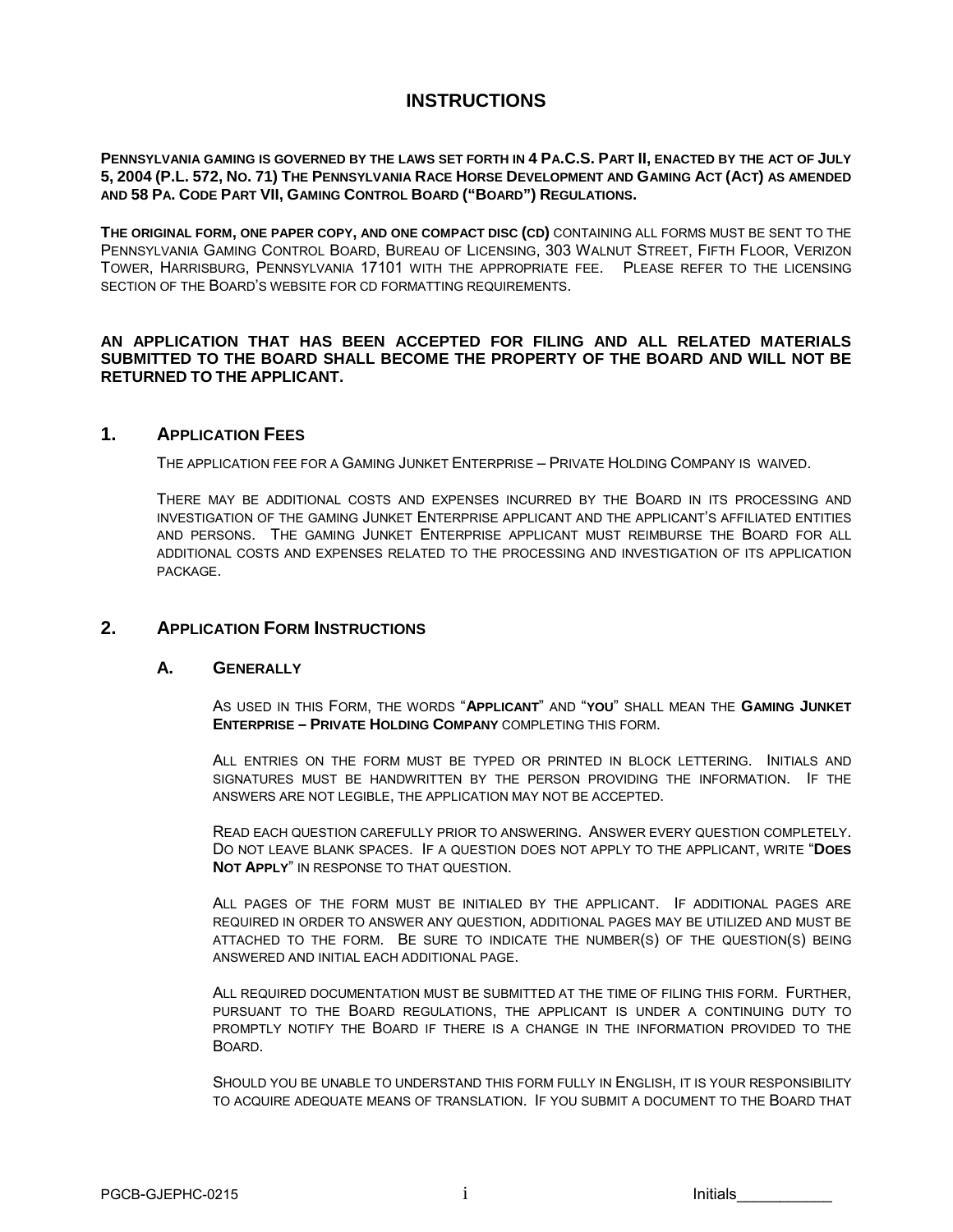IS IN A LANGUAGE OTHER THAN ENGLISH, YOU MUST ALSO SUBMIT AN ENGLISH TRANSLATION COMPLIANT WITH BOARD REGULATIONS.

ALL NOTICES REGARDING YOUR APPLICATION WILL BE SENT TO THE ADDRESS YOU PROVIDE ON THIS FORM. YOU MUST IMMEDIATELY NOTIFY THE BOARD IF YOU CHANGE YOUR ADDRESS.

FAILURE TO ANSWER ANY QUESTION COMPLETELY AND TRUTHFULLY WILL RESULT IN DENIAL OF YOUR APPLICATION AND/OR REVOCATION OF YOUR LICENSE, REGISTRATION, CERTIFICATION OR PERMIT AND MAY SUBJECT YOU TO CRIMINAL PENALTIES UNDER 18 PA. C. S. A. §4903.

ANY PERSON WHO APPLIES FOR AND OBTAINS A LICENSE, REGISTRATION, CERTIFICATION OR PERMIT FROM THE BOARD MAY BE REQUIRED TO SUBMIT TO WARRANTLESS SEARCHES WHEN PRESENT IN A LICENSED GAMING FACILITY PURSUANT TO THE ACT.

A LICENSE, PERMIT, CERTIFICATION OR REGISTRATION ISSUANCE, RENEWAL OR OTHER APPROVAL ISSUED BY THE BOARD IS A REVOCABLE PRIVILEGE. NO PERSON HOLDING A LICENSE, PERMIT, CERTIFICATION OR REGISTRATION, RENEWAL, OR OTHER APPROVAL IS DEEMED TO HAVE ANY PROPERTY RIGHTS RELATED TO THE LICENSE, PERMIT, CERTIFICATION OR REGISTRATION.

CONFIDENTIAL INFORMATION (AS DEFINED IN 58 PA. CODE §401A.3) SUPPLIED TO THE BOARD OR OTHERWISE OBTAINED SHALL NOT BE REVEALED EXCEPT IN THE COURSE OF THE NECESSARY ADMINISTRATION OF THE ACT, OR UPON THE LAWFUL ORDER OF A COURT OF COMPETENT JURISDICTION OR, WITH THE APPROVAL OF THE ATTORNEY GENERAL, TO A DULY AUTHORIZED LAW ENFORCEMENT AGENCY. AN APPLICANT, LICENSEE, REGISTRANT, CERTIFICANT OR PERMIT HOLDER WAIVES ANY LIABILITY OF THE COMMONWEALTH OF PENNSYLVANIA AND ITS INSTRUMENTALITIES AND AGENTS FOR ANY DAMAGES RESULTING FROM ANY DISCLOSURE OR PUBLICATION IN ANY MANNER, OTHER THAN A WILLFULLY UNLAWFUL DISCLOSURE OR PUBLICATION.

PURSUANT TO BOARD REGULATIONS, ONCE THE APPLICATION HAS BEEN FILED, THE APPLICANT **MAY NOT** WITHDRAW ITS APPLICATION WITHOUT THE PERMISSION OF THE BOARD.

#### **B. GAMING JUNKET ENTERPRISE – PRIVATE HOLDING COMPANY FORM**

APPLICANT IS SUBMITTING THIS GAMING JUNKET ENTERPRISE – PRIVATE HOLDING COMPANY FORM BECAUSE IT IS A HOLDING COMPANY OF (NAME OF GAMING JUNKET ENTERPRISE) WHICH PLANS TO CONDUCT BUSINESS WITH  $(NAME OF LICENSEE)$ .

CONTACT NAME FOR GAMING JUNKET ENTERPRISE – PRIVATE HOLDING COMPANY APPLICANT \_\_\_\_\_\_\_\_\_\_\_\_\_\_\_\_\_\_\_\_\_\_\_\_\_\_\_\_\_\_\_\_\_\_\_\_\_\_\_\_\_\_\_\_\_\_\_\_\_\_\_\_\_\_\_\_\_\_\_\_\_\_\_\_\_\_\_\_\_\_\_\_

TITLE \_\_\_\_\_\_\_\_\_\_\_\_\_\_\_\_\_\_\_\_\_ CONTACT EMAIL ADDRESS \_\_\_\_\_\_\_\_\_\_\_\_\_\_\_\_\_\_\_\_\_\_\_\_\_

PHONE NUMBER\_\_\_\_\_\_\_\_\_\_\_\_\_\_\_\_\_\_ FAX NUMBER \_\_\_\_\_\_\_\_\_\_\_\_\_\_\_\_\_\_\_\_\_\_\_\_\_\_\_\_\_\_\_

IF YOU HAVE ANY QUESTIONS REGARDING THE APPLICATION PACKAGE FORMS OR THE INFORMATION REQUIRED TO COMPLETE ANY APPLICATION, PLEASE CONTACT THE PENNSYLVANIA GAMING CONTROL BOARD - BUREAU OF LICENSING AT (717) 346-8300.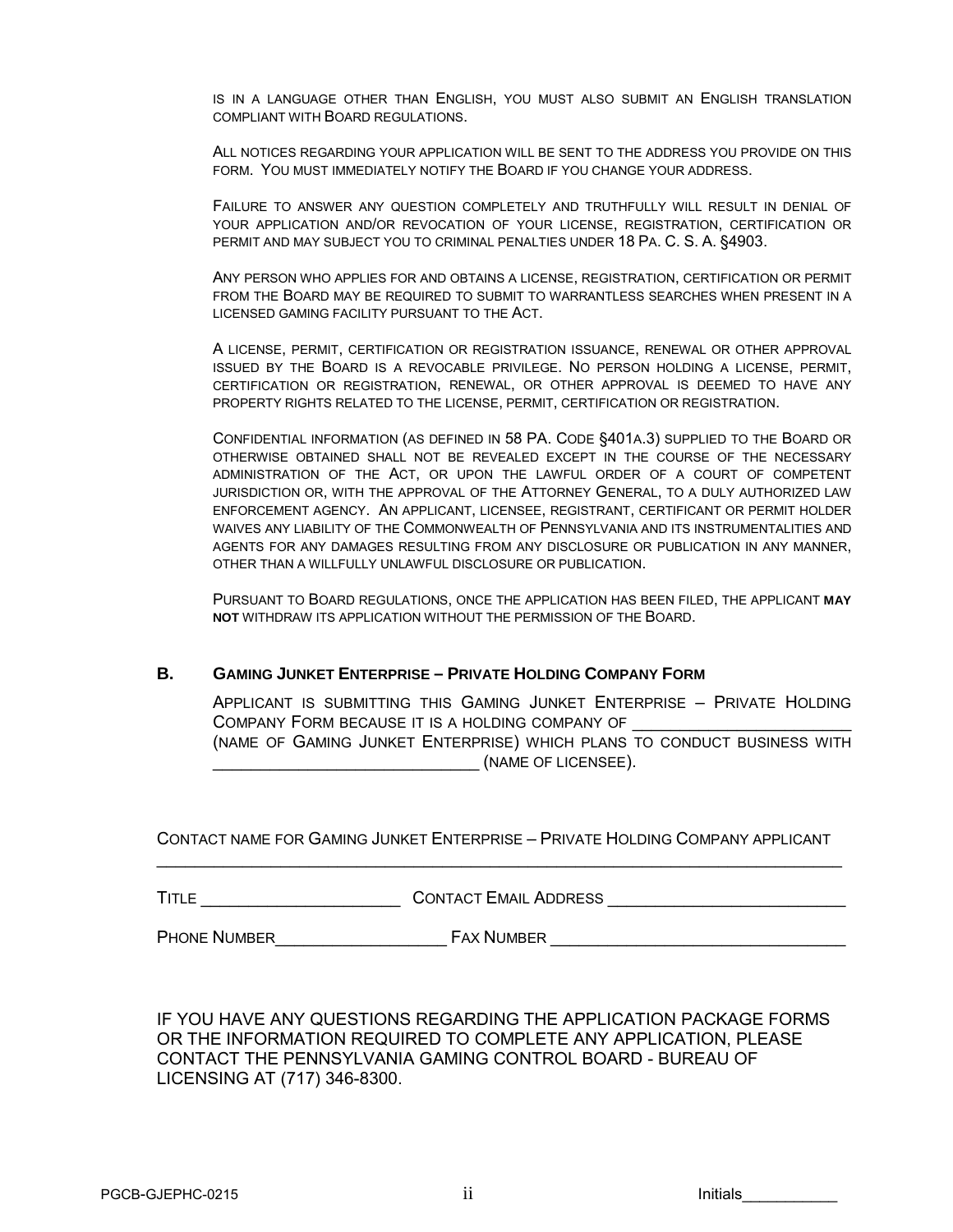## **APPLICANT INFORMATION**

| <b>APPLICANT'S BUSINESS NAME</b><br>BUSINESS NAME AS IT APPEARS ON APPLICANT'S CERTIFICATE OF INCORPORATION, CHARTER, BYLAWS, PARTNERSHIP AGREEMENT OR OTHER                                                                        |                                                                        |                      |                                             |                                 |                    |                         |  |
|-------------------------------------------------------------------------------------------------------------------------------------------------------------------------------------------------------------------------------------|------------------------------------------------------------------------|----------------------|---------------------------------------------|---------------------------------|--------------------|-------------------------|--|
|                                                                                                                                                                                                                                     | OFFICIAL DOCUMENTS (SPELL OUT COMPLETE NAME, DO NOT USE ABBREVIATIONS) |                      |                                             |                                 |                    |                         |  |
|                                                                                                                                                                                                                                     |                                                                        |                      |                                             |                                 |                    |                         |  |
| TRADE NAME(S) AND DOING BUSINESS AS ("DBA") NAMES                                                                                                                                                                                   |                                                                        |                      |                                             |                                 |                    |                         |  |
|                                                                                                                                                                                                                                     |                                                                        |                      |                                             |                                 |                    |                         |  |
| HAS THE APPLICANT BEEN VERIFIED AS A MINORITY OR WOMEN'S BUSINESS ENTERPRISE BY THE PENNSYLVANIA DEPARTMENT OF<br>GENERAL SERVICES' (DGS) BUREAU OF SMALL BUSINESS OPPORTUNITIES? $\Box$ YES $\Box$ NO                              |                                                                        |                      |                                             |                                 |                    |                         |  |
|                                                                                                                                                                                                                                     |                                                                        |                      |                                             |                                 |                    |                         |  |
|                                                                                                                                                                                                                                     |                                                                        |                      |                                             |                                 |                    |                         |  |
| IF YES, ATTACH THE VERIFICATION LETTER FROM THE BUREAU OF SMALL BUSINESS OPPORTUNITIES AND/OR THE SMALL BUSINESS<br>PROCUREMENT INITIATIVE CERTIFICATE THAT IDENTIFIES THE COMPANY AS A SMALL DIVERSE BUSINESS (NOT ONLY AS A SMALL |                                                                        |                      |                                             |                                 |                    |                         |  |
| BUSINESS) AND PROVIDE THE CERTIFICATION NUMBER ___________                                                                                                                                                                          |                                                                        |                      |                                             |                                 |                    |                         |  |
|                                                                                                                                                                                                                                     |                                                                        |                      |                                             |                                 |                    |                         |  |
| <b>ADDRESS LINE 1</b>                                                                                                                                                                                                               |                                                                        |                      | <b>APPLICANT'S PRINCIPAL ADDRESS</b>        |                                 |                    |                         |  |
|                                                                                                                                                                                                                                     |                                                                        |                      |                                             |                                 |                    |                         |  |
| <b>ADDRESS LINE 2</b>                                                                                                                                                                                                               |                                                                        |                      |                                             |                                 |                    |                         |  |
| <b>CITY</b>                                                                                                                                                                                                                         |                                                                        |                      | <b>STATE/PROVINCE</b><br><b>POSTAL CODE</b> |                                 |                    |                         |  |
| <b>COUNTRY</b>                                                                                                                                                                                                                      |                                                                        | <b>EMAIL ADDRESS</b> |                                             |                                 |                    |                         |  |
| <b>COUNTY</b>                                                                                                                                                                                                                       | <b>TOWNSHIP</b>                                                        | <b>WEB URL</b>       |                                             |                                 |                    |                         |  |
|                                                                                                                                                                                                                                     |                                                                        |                      |                                             |                                 |                    |                         |  |
| <b>PHONE NUMBER</b>                                                                                                                                                                                                                 |                                                                        |                      | <b>FAX NUMBER</b>                           |                                 |                    |                         |  |
| <b>ADDRESS LINE 1</b>                                                                                                                                                                                                               | <b>APPLICANT'S ADDRESS IN PENNSYLVANIA (IF APPLICABLE)</b>             |                      |                                             |                                 |                    |                         |  |
|                                                                                                                                                                                                                                     |                                                                        |                      |                                             |                                 |                    |                         |  |
| <b>ADDRESS LINE 2</b>                                                                                                                                                                                                               |                                                                        |                      |                                             |                                 |                    |                         |  |
| <b>CITY</b>                                                                                                                                                                                                                         |                                                                        |                      | <b>STATE/PROVINCE</b>                       |                                 | <b>POSTAL CODE</b> |                         |  |
| <b>COUNTRY</b>                                                                                                                                                                                                                      |                                                                        |                      | <b>EMAIL ADDRESS</b>                        |                                 |                    |                         |  |
| <b>COUNTY</b>                                                                                                                                                                                                                       | Township                                                               |                      |                                             | <b>WEB URL</b>                  |                    |                         |  |
| <b>PHONE NUMBER</b>                                                                                                                                                                                                                 |                                                                        |                      | <b>FAX NUMBER</b>                           |                                 |                    |                         |  |
|                                                                                                                                                                                                                                     | INDIVIDUAL WHO SUPPLIED INFORMATION IN THE APPLICATION                 |                      |                                             |                                 |                    |                         |  |
| <b>FIRST NAME</b>                                                                                                                                                                                                                   | <b>MIDDLE NAME</b>                                                     |                      | <b>LAST NAME</b>                            |                                 |                    | SUFFIX (JR., SR., ETC.) |  |
| Title                                                                                                                                                                                                                               |                                                                        |                      |                                             | <b>INDIVIDUAL EMAIL ADDRESS</b> |                    |                         |  |
| <b>PHONE NUMBER</b><br><b>FAX NUMBER</b>                                                                                                                                                                                            |                                                                        |                      |                                             |                                 |                    |                         |  |
|                                                                                                                                                                                                                                     |                                                                        |                      |                                             |                                 |                    |                         |  |
| <b>SIGNATURE</b>                                                                                                                                                                                                                    |                                                                        |                      |                                             |                                 |                    |                         |  |
|                                                                                                                                                                                                                                     |                                                                        |                      | <b>APPLICANT'S FORM OF ORGANIZATION</b>     |                                 |                    |                         |  |
| <b>CHECK ONE</b>                                                                                                                                                                                                                    |                                                                        |                      |                                             |                                 |                    |                         |  |
| SOLE PROPRIETORSHIP                                                                                                                                                                                                                 | <b>OPARTNERSHIP</b>                                                    |                      | <b>LIMITED PARTNERSHIP</b>                  |                                 |                    | <b>C-CORPORATION</b>    |  |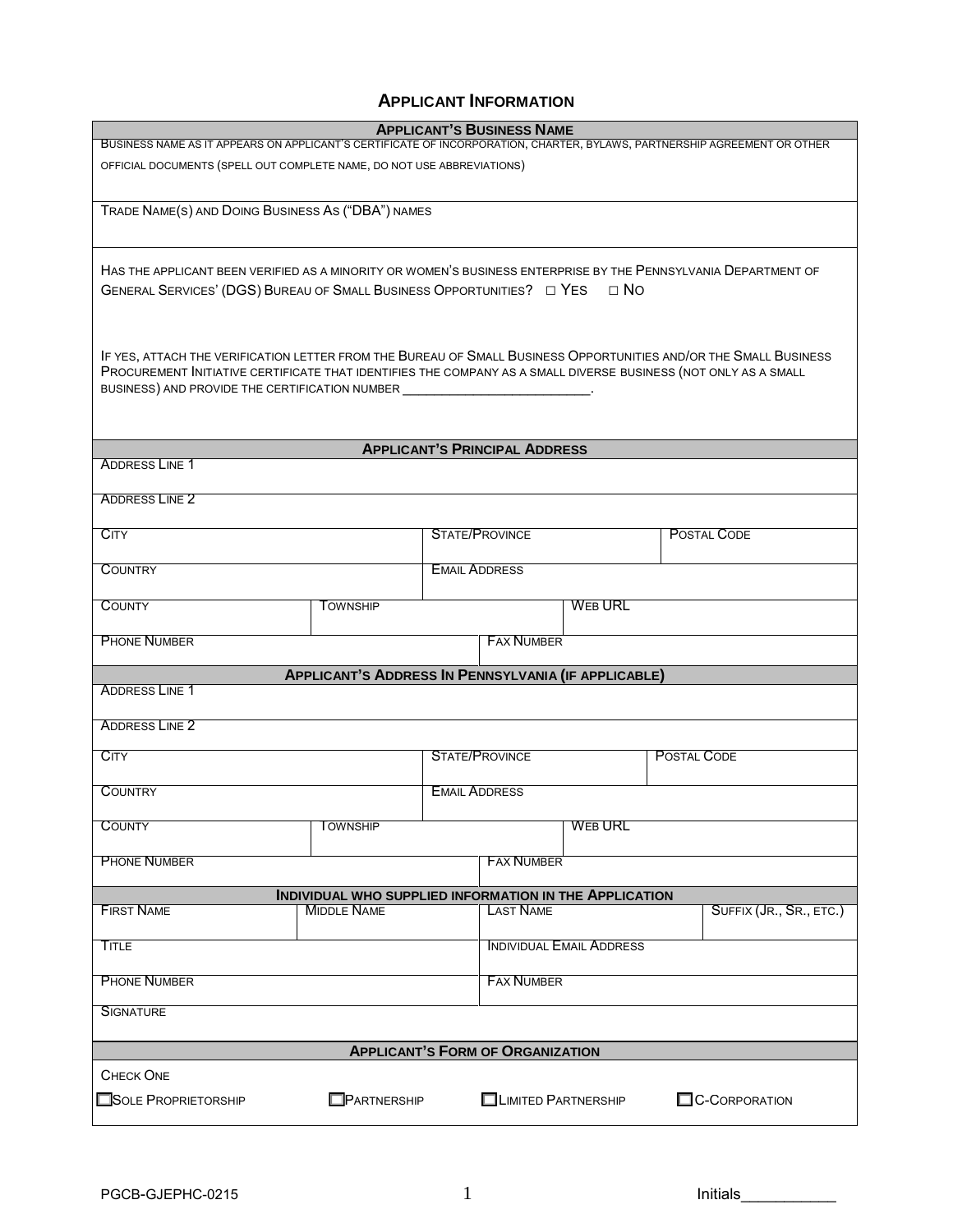| <b>LIMITED LIABILITY COMPANY</b><br>S-CORPORATION                                                               | <b>ITTRUST</b>                                                                                                         |  |  |  |  |
|-----------------------------------------------------------------------------------------------------------------|------------------------------------------------------------------------------------------------------------------------|--|--|--|--|
|                                                                                                                 |                                                                                                                        |  |  |  |  |
| OTHER (DESCRIBE)                                                                                                |                                                                                                                        |  |  |  |  |
|                                                                                                                 |                                                                                                                        |  |  |  |  |
|                                                                                                                 | <b>APPLICANT'S ORGANIZATION DOCUMENTS</b>                                                                              |  |  |  |  |
| STATE OF INCORPORATION, REGISTRATION OR OTHER TYPE OF FORMATION (ATTACH                                         | DATE OF FORMATION                                                                                                      |  |  |  |  |
| CERTIFIED COPIES OF THE ARTICLES OF INCORPORATION, CHARTER, BYLAWS, PARTNERSHIP                                 |                                                                                                                        |  |  |  |  |
| AGREEMENT OR OTHER OFFICIAL DOCUMENTS AND ALL AMENDMENTS AND PROPOSED                                           |                                                                                                                        |  |  |  |  |
| AMENDMENTS).                                                                                                    |                                                                                                                        |  |  |  |  |
|                                                                                                                 |                                                                                                                        |  |  |  |  |
| APPLICANT'S BUSINESS NAME AS IT APPEARS ON THE FORMATION DOCUMENTS                                              |                                                                                                                        |  |  |  |  |
|                                                                                                                 |                                                                                                                        |  |  |  |  |
| LIST ALL STATES IN WHICH THE APPLICANT IS CURRENTLY REGISTERED OR AUTHORIZED TO DO BUSINESS.                    |                                                                                                                        |  |  |  |  |
|                                                                                                                 |                                                                                                                        |  |  |  |  |
|                                                                                                                 | IS APPLICANT REGISTERED OR AUTHORIZED TO DO BUSINESS IN THE COMMONWEALTH OF PENNSYLVANIA? $\square$ YES $\square$ NO * |  |  |  |  |
|                                                                                                                 |                                                                                                                        |  |  |  |  |
|                                                                                                                 | <b>APPLICANT'S IDENTIFICATION NUMBERS</b>                                                                              |  |  |  |  |
| <b>FEDERAL EMPLOYER IDENTIFICATION NUMBER/TIN</b>                                                               | PA UNEMPLOYMENT COMPENSATION ACCOUNT NUMBER                                                                            |  |  |  |  |
|                                                                                                                 |                                                                                                                        |  |  |  |  |
|                                                                                                                 |                                                                                                                        |  |  |  |  |
| PA DEPARTMENT OF REVENUE CORPORATE BOX NUMBER                                                                   | PA LIQUOR CONTROL BOARD LICENSE NUMBER                                                                                 |  |  |  |  |
|                                                                                                                 |                                                                                                                        |  |  |  |  |
| <b>PA WORKER'S COMPENSATION POLICY NUMBER</b>                                                                   | PA DEPARTMENT OF STATE - ENTITY NUMBER                                                                                 |  |  |  |  |
|                                                                                                                 |                                                                                                                        |  |  |  |  |
|                                                                                                                 |                                                                                                                        |  |  |  |  |
| DOES THE APPLICANT HAVE ANY OUTSTANDING TAX LIABILITIES TO EITHER THE COMMONWEALTH OF PENNSYLVANIA OR ANY OTHER |                                                                                                                        |  |  |  |  |
| STATE OR THE FEDERAL GOVERNMENT?                                                                                | $\Box$ YES $\Box$ No                                                                                                   |  |  |  |  |
| IF YOU ANSWER YES, PROVIDE DETAILS CONCERNING ALL OUTSTANDING TAX LIABILITIES.                                  |                                                                                                                        |  |  |  |  |
|                                                                                                                 |                                                                                                                        |  |  |  |  |
|                                                                                                                 |                                                                                                                        |  |  |  |  |

**\* NOTE –** A GAMING JUNKET ENTERPRISE MUST BE REGISTERED AS A BUSINESS IN PENNSYLVANIA PRIOR TO CONDUCTING BUSINESS IN THE STATE.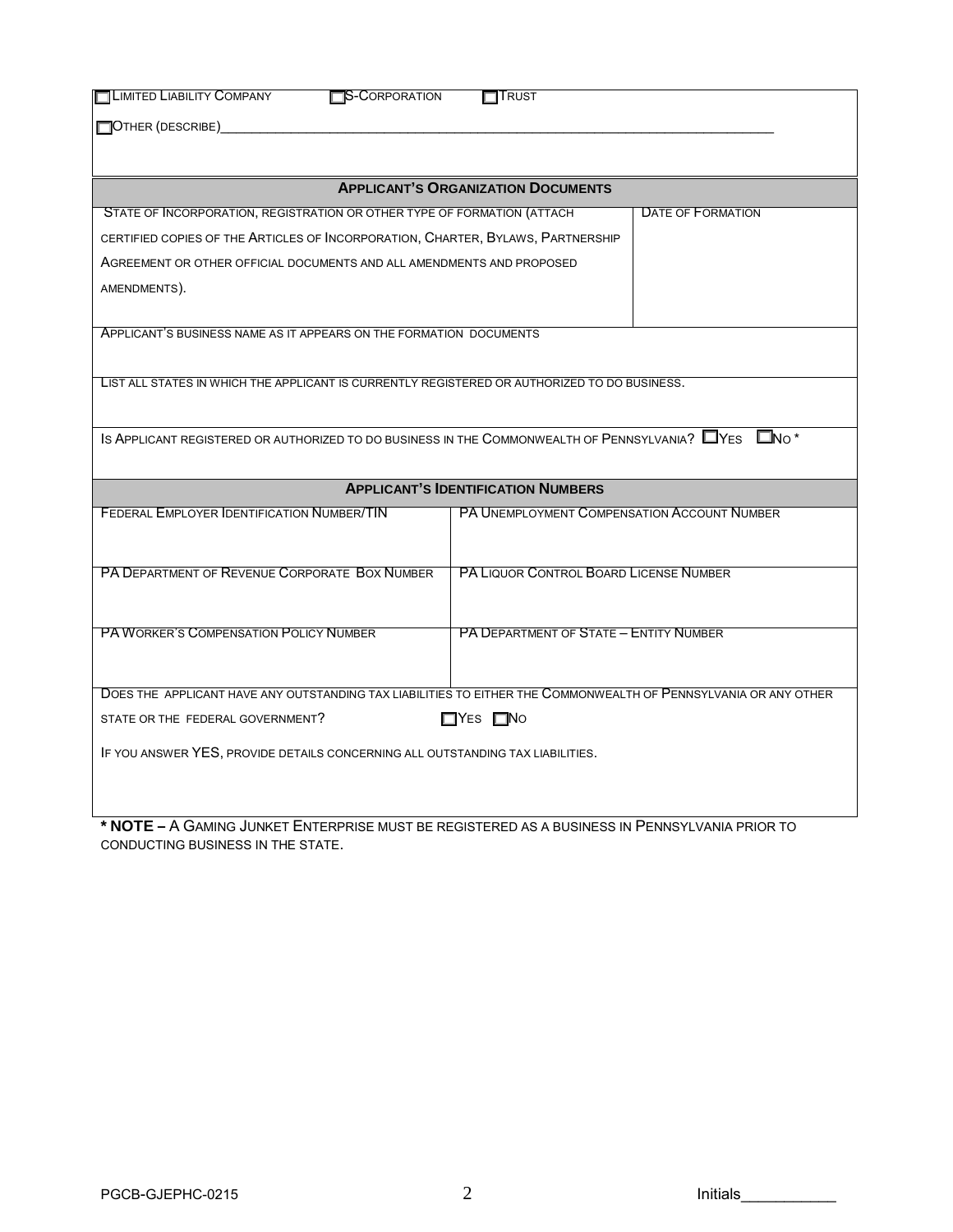#### **APPLICATION CHECKLIST**

PLACE A CHECKMARK IN EACH BOX NEXT TO EACH ITEM APPLICANT HAS ATTACHED TO THIS APPLICATION.

EACH ITEM MARKED AS MANDATORY MUST BE COMPLETED AND SUBMITTED AS PART OF THIS APPLICATION FORM. IF ANY ITEM IS MISSING, THE APPLICATION WILL BE CONSIDERED INCOMPLETE AND WILL NOT BE PROCESSED. IF A QUESTION, SCHEDULE OR ADDENDUM DOES NOT APPLY TO THE APPLICANT, YOU MUST WRITE "DOES NOT APPLY" IN EACH FIELD OF THE QUESTION, SCHEDULE OR ADDENDUM.

| П            | <b>SCHEDULE 1: ADDRESSES USED BY APPLICANT</b>                | <b>MANDATORY</b> |
|--------------|---------------------------------------------------------------|------------------|
| П            | SCHEDULE 2: APPLICANT'S BUSINESS BACKGROUND                   | <b>MANDATORY</b> |
| П            | SCHEDULE 3: NAMES AND ADDRESSES OF APPLICANT'S SUBSIDIARIES   | <b>MANDATORY</b> |
| П            | <b>SCHEDULE 4: LICENSES AND PERMITS</b>                       | <b>MANDATORY</b> |
| П            | SCHEDULE 5: CURRENT OFFICERS, DIRECTORS/PARTNERS AND TRUSTEES | <b>MANDATORY</b> |
| $\Box$       | SCHEDULE 6: APPLICANT'S OWNERS                                | <b>MANDATORY</b> |
| $\Box$       | <b>SCHEDULE 7: BANKRUPTCY OR INSOLVENCY PROCEEDINGS</b>       | <b>MANDATORY</b> |
| $\mathbf{I}$ | <b>SCHEDULE 8: CRIMINAL HISTORY</b>                           | <b>MANDATORY</b> |
| $\mathbf{I}$ | SCHEDULE 9: TESTIMONY, INVESTIGATIONS OR POLYGRAPHS           | <b>MANDATORY</b> |
| П            | <b>SCHEDULE 10: EXISTING LITIGATION</b>                       | <b>MANDATORY</b> |
|              | <b>APPLICATION FOR PENNSYLVANIA TAX CLEARANCE REVIEW</b>      | <b>MANDATORY</b> |
|              | AFFIDAVIT AND WAIVER OF LIABILITY                             | <b>MANDATORY</b> |
|              | <b>RELEASE AUTHORIZATION</b>                                  | <b>MANDATORY</b> |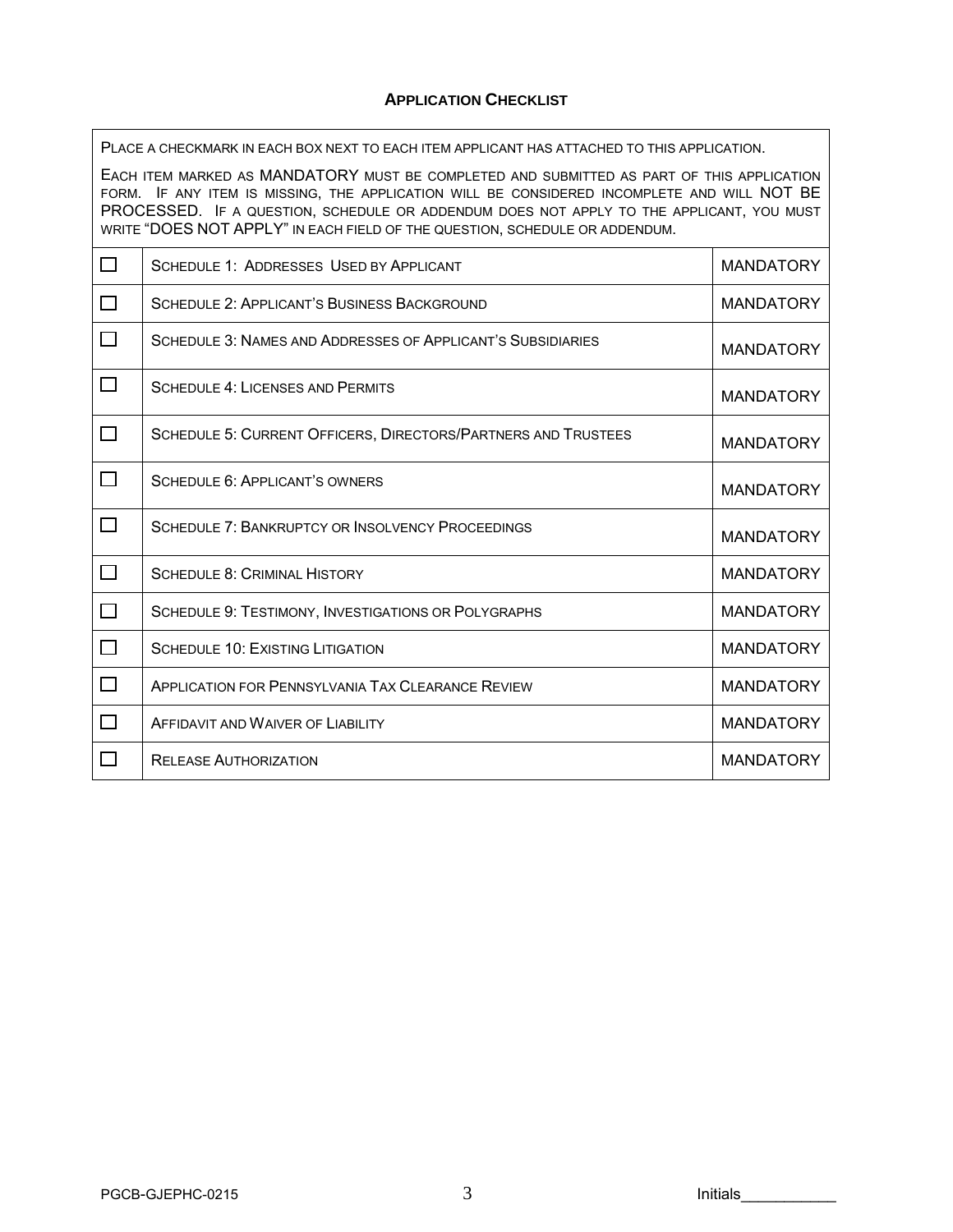**APPENDICES: THE APPENDICES ARE DOCUMENTS THE APPLICANT MUST PROVIDE OR CREATE. THE APPENDICES ARE NOT REPRESENTED IN THE APPLICATION QUESTIONS OR ITS SCHEDULES. EACH APPENDIX SHALL BE PRESENTED IN A TABBED MANNER AND EACH TAB MUST INDICATE THE APPENDIX NUMBER AS LISTED BELOW. IF AN APPENDIX DOES NOT APPLY TO AN APPLICANT, WRITE "DOES NOT APPLY" ON THE APPENDIX PAGE.** 

| APPENDIX 1: CURRENT OWNERSHIP TABLE OF ORGANIZATION                                                                                                                                               | <b>MANDATORY</b> |
|---------------------------------------------------------------------------------------------------------------------------------------------------------------------------------------------------|------------------|
| APPENDIX 2: FEDERAL TAX RETURNS AND RELATED DOCUMENTS FOR THE LAST<br>THREE YEARS AND, WHERE APPROPRIATE, STATE TAX RETURNS AND RELATED<br>DOCUMENTS FOR THE ONE YEAR PRECEDING THIS APPLICATION. | <b>MANDATORY</b> |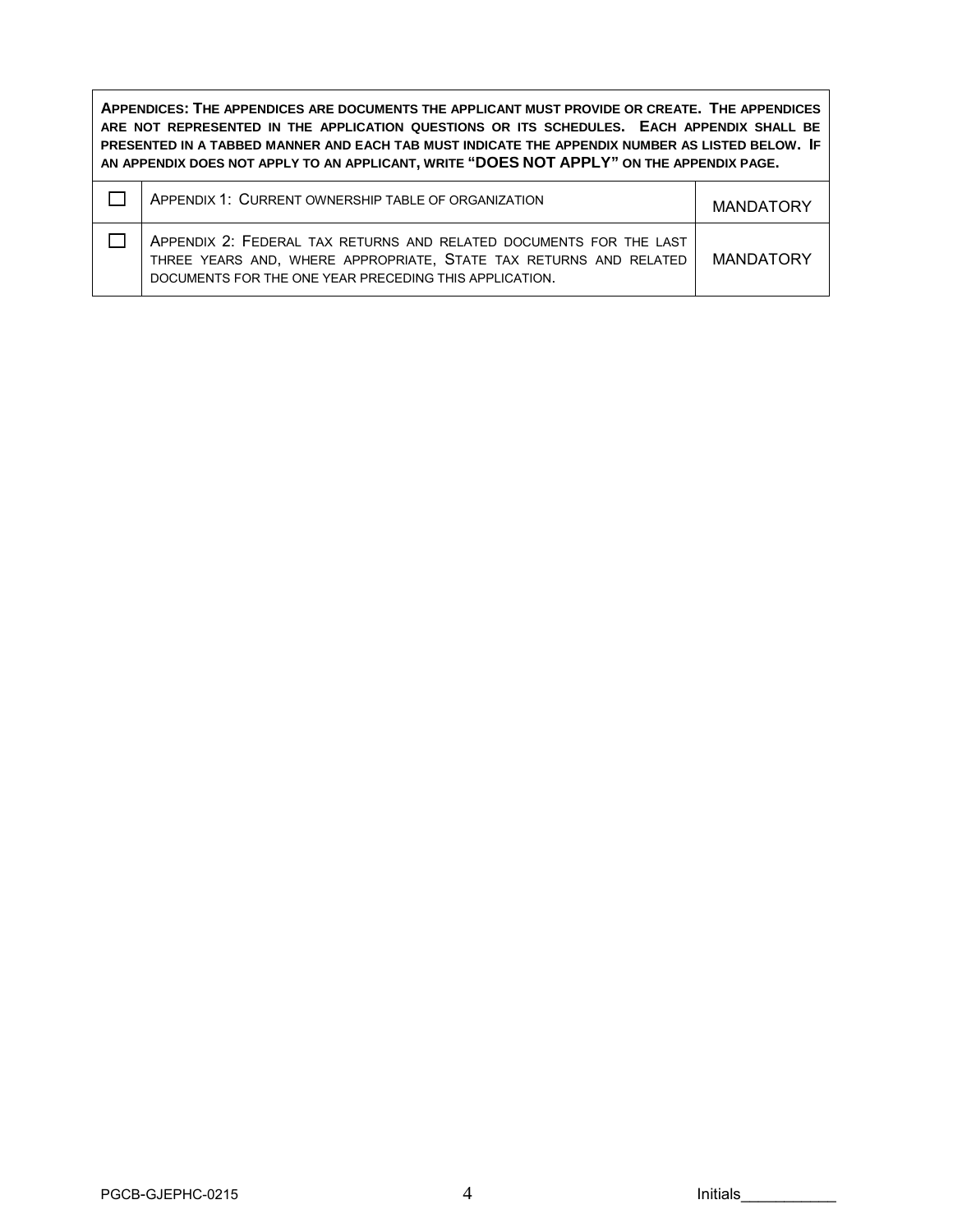## **1. ADDRESSES USED BY APPLICANT**

PROVIDE ALL ADDRESSES, WHICH APPLICANT HAS USED OR FROM WHICH IT WAS CONDUCTING BUSINESS IN THE COMMONWEALTH OF PENNSYLVANIA DURING THE LAST TEN (10) YEAR PERIOD, AND PROVIDE THE APPROXIMATE DATES DURING WHICH SUCH ADDRESSES WERE USED.

| <b>ADDRESS PURPOSE</b> | <b>ADDRESS USED FROM</b><br><b>ADDRESS USED TO</b> |                          |                     |                        |                    |  |  |  |
|------------------------|----------------------------------------------------|--------------------------|---------------------|------------------------|--------------------|--|--|--|
| <b>ADDRESS LINE 1</b>  |                                                    | <b>ADDRESS LINE 2</b>    |                     |                        |                    |  |  |  |
| ADDRESS LINE 3         | <b>CITY</b>                                        |                          | STATE/PROVINCE      | POSTAL CODE            |                    |  |  |  |
| <b>COUNTRY</b>         | <b>EMAIL ADDRESS</b>                               |                          | <b>PHONE NUMBER</b> |                        | <b>FAX NUMBER</b>  |  |  |  |
| <b>ADDRESS PURPOSE</b> |                                                    | <b>ADDRESS USED FROM</b> |                     | <b>ADDRESS USED TO</b> |                    |  |  |  |
|                        |                                                    |                          |                     |                        |                    |  |  |  |
| <b>ADDRESS LINE 1</b>  |                                                    | <b>ADDRESS LINE 2</b>    |                     |                        |                    |  |  |  |
| ADDRESS LINE 3         |                                                    | <b>CITY</b>              |                     | STATE/PROVINCE         | <b>POSTAL CODE</b> |  |  |  |
| <b>COUNTRY</b>         | <b>EMAIL ADDRESS</b>                               |                          | <b>PHONE NUMBER</b> |                        | <b>FAX NUMBER</b>  |  |  |  |
|                        |                                                    |                          |                     |                        |                    |  |  |  |
| <b>ADDRESS PURPOSE</b> |                                                    | <b>ADDRESS USED FROM</b> |                     | <b>ADDRESS USED TO</b> |                    |  |  |  |
| <b>ADDRESS LINE 1</b>  |                                                    | <b>ADDRESS LINE 2</b>    |                     |                        |                    |  |  |  |
| ADDRESS LINE 3         |                                                    | <b>CITY</b>              |                     | STATE/PROVINCE         | <b>POSTAL CODE</b> |  |  |  |
| <b>COUNTRY</b>         | <b>EMAIL ADDRESS</b>                               |                          | <b>PHONE NUMBER</b> |                        | <b>FAX NUMBER</b>  |  |  |  |
|                        |                                                    |                          |                     |                        |                    |  |  |  |
| <b>ADDRESS PURPOSE</b> |                                                    | <b>ADDRESS USED FROM</b> |                     | <b>ADDRESS USED TO</b> |                    |  |  |  |
| <b>ADDRESS LINE 1</b>  |                                                    | <b>ADDRESS LINE 2</b>    |                     |                        |                    |  |  |  |
| ADDRESS LINE 3         |                                                    | <b>CITY</b>              |                     | <b>STATE/PROVINCE</b>  | POSTAL CODE        |  |  |  |
| <b>COUNTRY</b>         | <b>EMAIL ADDRESS</b>                               |                          | <b>PHONE NUMBER</b> |                        | <b>FAX NUMBER</b>  |  |  |  |
|                        |                                                    |                          |                     |                        |                    |  |  |  |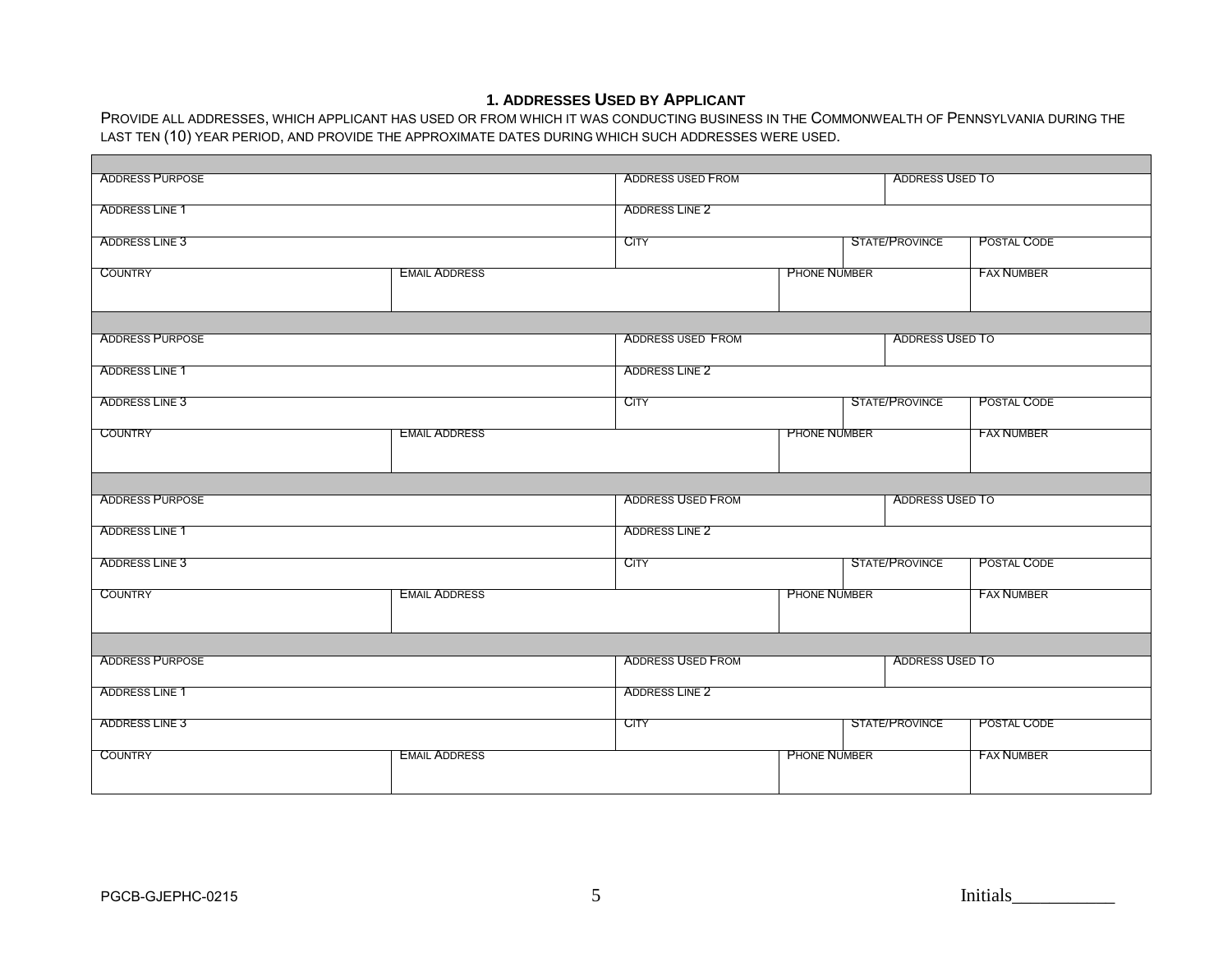**2. APPLICANT'S BUSINESS BACKGROUND** 

| <b>DESCRIPTION OF PRESENT BUSINESS</b>                                                                                                                                                                                                                                            |
|-----------------------------------------------------------------------------------------------------------------------------------------------------------------------------------------------------------------------------------------------------------------------------------|
|                                                                                                                                                                                                                                                                                   |
|                                                                                                                                                                                                                                                                                   |
|                                                                                                                                                                                                                                                                                   |
|                                                                                                                                                                                                                                                                                   |
|                                                                                                                                                                                                                                                                                   |
|                                                                                                                                                                                                                                                                                   |
|                                                                                                                                                                                                                                                                                   |
|                                                                                                                                                                                                                                                                                   |
| DOES THE APPLICANT HAVE ANY ASSOCIATION WITH ANY OTHER GAMING JUNKET ENTERPRISES OR GAMING JUNKET ENTERPRISE APPLICANTS WHO CONDUCT OR<br>$\Box$ YES $\Box$ No<br>ANTICIPATE CONDUCTING BUSINESS WITH PENNSYLVANIA SLOT MACHINE LICENSEES/APPLICANTS?<br>IF YES, PROVIDE THE NAME |
| OF THE GAMING JUNKET ENTERPRISES OR GAMING JUNKET ENTERPRISE APPLICANTS AND EXPLAIN THE ASSOCIATION BETWEEN THE COMPANIES.                                                                                                                                                        |
|                                                                                                                                                                                                                                                                                   |
|                                                                                                                                                                                                                                                                                   |
|                                                                                                                                                                                                                                                                                   |
|                                                                                                                                                                                                                                                                                   |
|                                                                                                                                                                                                                                                                                   |
|                                                                                                                                                                                                                                                                                   |
|                                                                                                                                                                                                                                                                                   |
|                                                                                                                                                                                                                                                                                   |
|                                                                                                                                                                                                                                                                                   |
|                                                                                                                                                                                                                                                                                   |
|                                                                                                                                                                                                                                                                                   |
|                                                                                                                                                                                                                                                                                   |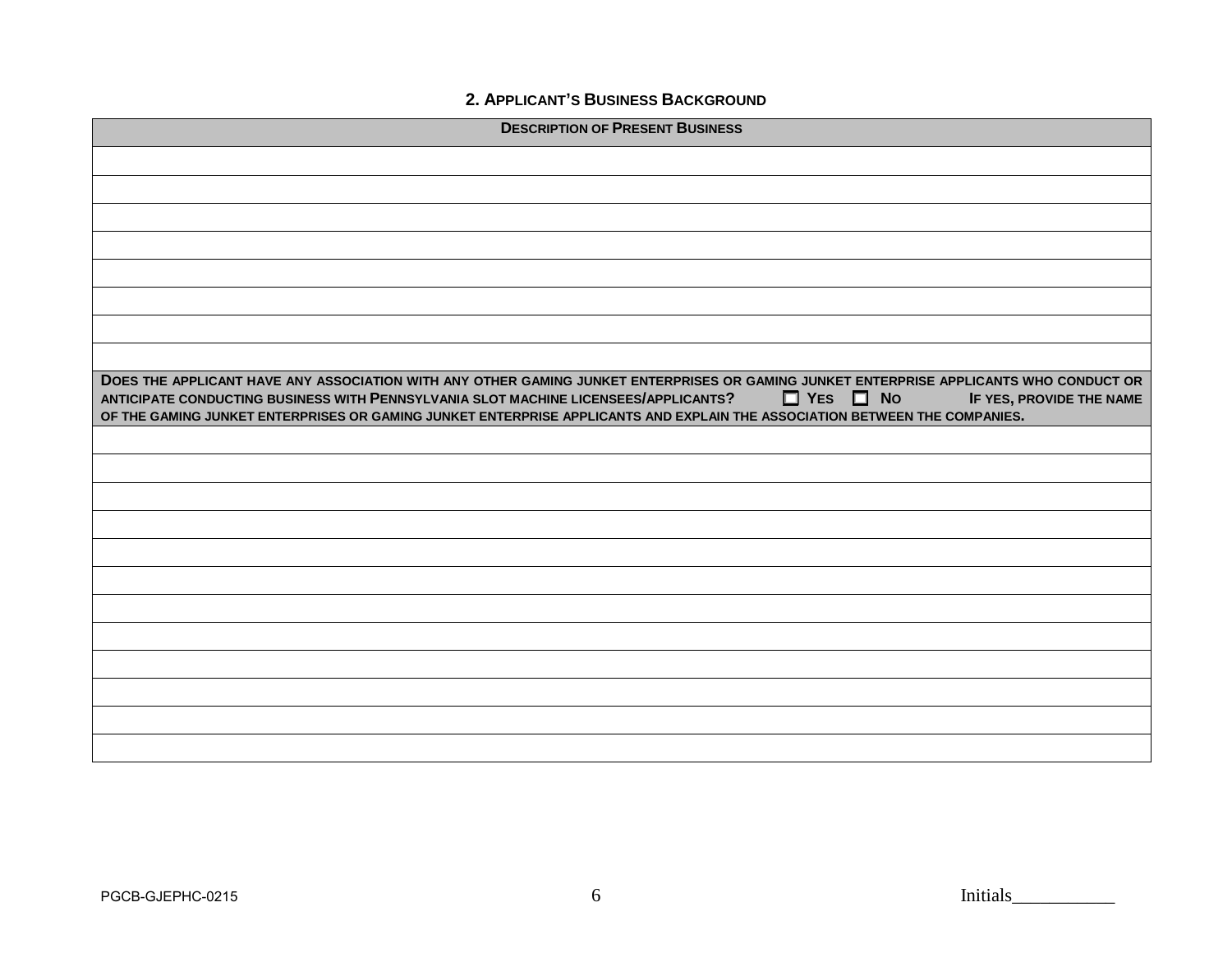## **3. NAMES AND ADDRESSES OF APPLICANT'S SUBSIDIARIES**

PROVIDE THE FOLLOWING INFORMATION WITH RESPECT TO EACH COMPANY IN WHICH APPLICANT HAS AN OWNERSHIP INTEREST AND PROVIDE AN ORGANIZATIONAL CHART.

|                        |                      | <b>NAME &amp; ADDRESS OF SUBSIDIARIES</b> |                     |                   |                    |
|------------------------|----------------------|-------------------------------------------|---------------------|-------------------|--------------------|
| <b>NAME</b>            |                      |                                           |                     |                   |                    |
| <b>ADDRESS PURPOSE</b> |                      |                                           |                     |                   |                    |
| <b>ADDRESS LINE 1</b>  |                      | ADDRESS LINE 2                            |                     |                   |                    |
| ADDRESS LINE 3         |                      | <b>CITY</b>                               |                     | STATE/PROVINCE    | <b>POSTAL CODE</b> |
| <b>COUNTRY</b>         | <b>EMAIL ADDRESS</b> |                                           | <b>PHONE NUMBER</b> |                   | <b>FAX NUMBER</b>  |
|                        |                      | <b>NAME &amp; ADDRESS OF SUBSIDIARIES</b> |                     |                   |                    |
| NAME                   |                      |                                           |                     |                   |                    |
| <b>ADDRESS PURPOSE</b> |                      |                                           |                     |                   |                    |
| <b>ADDRESS LINE 1</b>  |                      | <b>ADDRESS LINE 2</b>                     |                     |                   |                    |
| ADDRESS LINE 3         |                      | <b>CITY</b>                               |                     | STATE/PROVINCE    | POSTAL CODE        |
| <b>COUNTRY</b>         | <b>EMAIL ADDRESS</b> | <b>PHONE NUMBER</b>                       |                     |                   | <b>FAX NUMBER</b>  |
|                        |                      | <b>NAME &amp; ADDRESS OF SUBSIDIARIES</b> |                     |                   |                    |
| NAME                   |                      |                                           |                     |                   |                    |
| <b>ADDRESS PURPOSE</b> |                      |                                           |                     |                   |                    |
| <b>ADDRESS LINE 1</b>  |                      | <b>ADDRESS LINE 2</b>                     |                     |                   |                    |
| ADDRESS LINE 3         |                      | <b>CITY</b>                               |                     | STATE/PROVINCE    | <b>POSTAL CODE</b> |
| <b>COUNTRY</b>         | <b>EMAIL ADDRESS</b> | <b>PHONE NUMBER</b>                       |                     | <b>FAX NUMBER</b> |                    |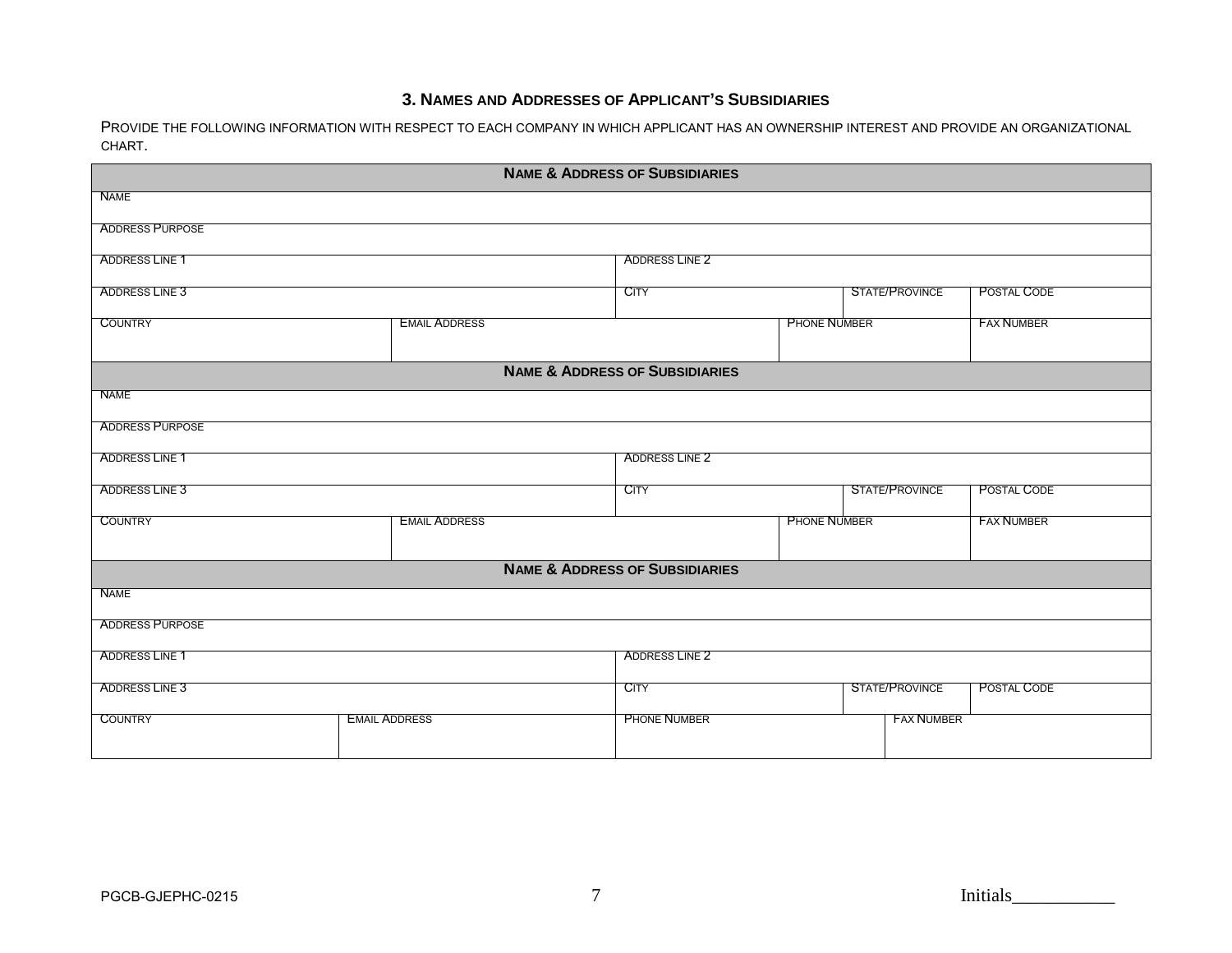## **4. LICENSES AND PERMITS**

IF THE APPLICANT HAS APPLIED FOR ANY TYPE OF LICENSE, REGISTRATION, CERTIFICATION, PERMIT OR OTHER AUTHORIZATION BY ANY GOVERNMENTAL AGENCY IN THE COMMONWEALTH OF PENNSYLVANIA OR ANY OTHER JURISDICTION, PROVIDE THE FOLLOWING INFORMATION FOR THE LAST TEN (10) YEAR PERIOD. A GOVERNMENT AGENCY AS USED HERE INCLUDES ANY SUBORDINATE CREATURE OF FEDERAL, STATE, NATIVE AMERICAN OR LOCAL GOVERNMENT CREATED TO CARRY OUT A GOVERNMENTAL FUNCTION OR TO IMPLEMENT A STATUTE OR STATUTES.

|                                                                                                 |                                                  |                           | <b>APPLICANT LICENSING</b>                                                                                                                                                                                                                                              |                            |                                                                                                                                                                      |
|-------------------------------------------------------------------------------------------------|--------------------------------------------------|---------------------------|-------------------------------------------------------------------------------------------------------------------------------------------------------------------------------------------------------------------------------------------------------------------------|----------------------------|----------------------------------------------------------------------------------------------------------------------------------------------------------------------|
| <b>TYPE OF LICENSE,</b><br>REGISTRATION,<br>CERTIFICATION,<br>PERMIT OR<br><b>AUTHORIZATION</b> | NAME AND LOCATION OF<br><b>GOVERNMENT AGENCY</b> | <b>APPLICATION NUMBER</b> | <b>DISPOSITION</b>                                                                                                                                                                                                                                                      | <b>DATE OF DISPOSITION</b> | IF GRANTED, PROVIDE THE LICENSE/PERMIT NUMBER AND<br>EXPIRATION DATE. IF DENIED, PENDING, EXPIRED, SUSPENDED,<br>CONDITIONED, REVOKED OR WITHDRAWN, PROVIDE DETAILS. |
|                                                                                                 |                                                  |                           | $\Box$ Granted<br>$\Box$ DENIED<br>$\Box$ PENDING<br>$\Box$ EXPIRED<br>SUSPENDED<br>CONDITIONED<br>$\Box$ Withdrawn<br>$\Box$ Revoked<br><b>GRANTED</b><br><b>DENIED</b><br>$\Box$ PENDING<br>EXPIRED<br>$\Box$ SUSPENDED<br>CONDITIONED<br>$\Box$ Withdrawn<br>REVOKED |                            |                                                                                                                                                                      |
|                                                                                                 |                                                  |                           | GRANTED<br>$\Box$ DENIED<br>$\Box$ PENDING<br>$\Box$ EXPIRED<br>SUSPENDED<br>CONDITIONED<br>$\Box$ Withdrawn<br>$\Box$ REVOKED                                                                                                                                          |                            |                                                                                                                                                                      |

\* MAKE ADDITIONAL COPIES AND ATTACH ADDITIONAL PAGES AS NECESSARY.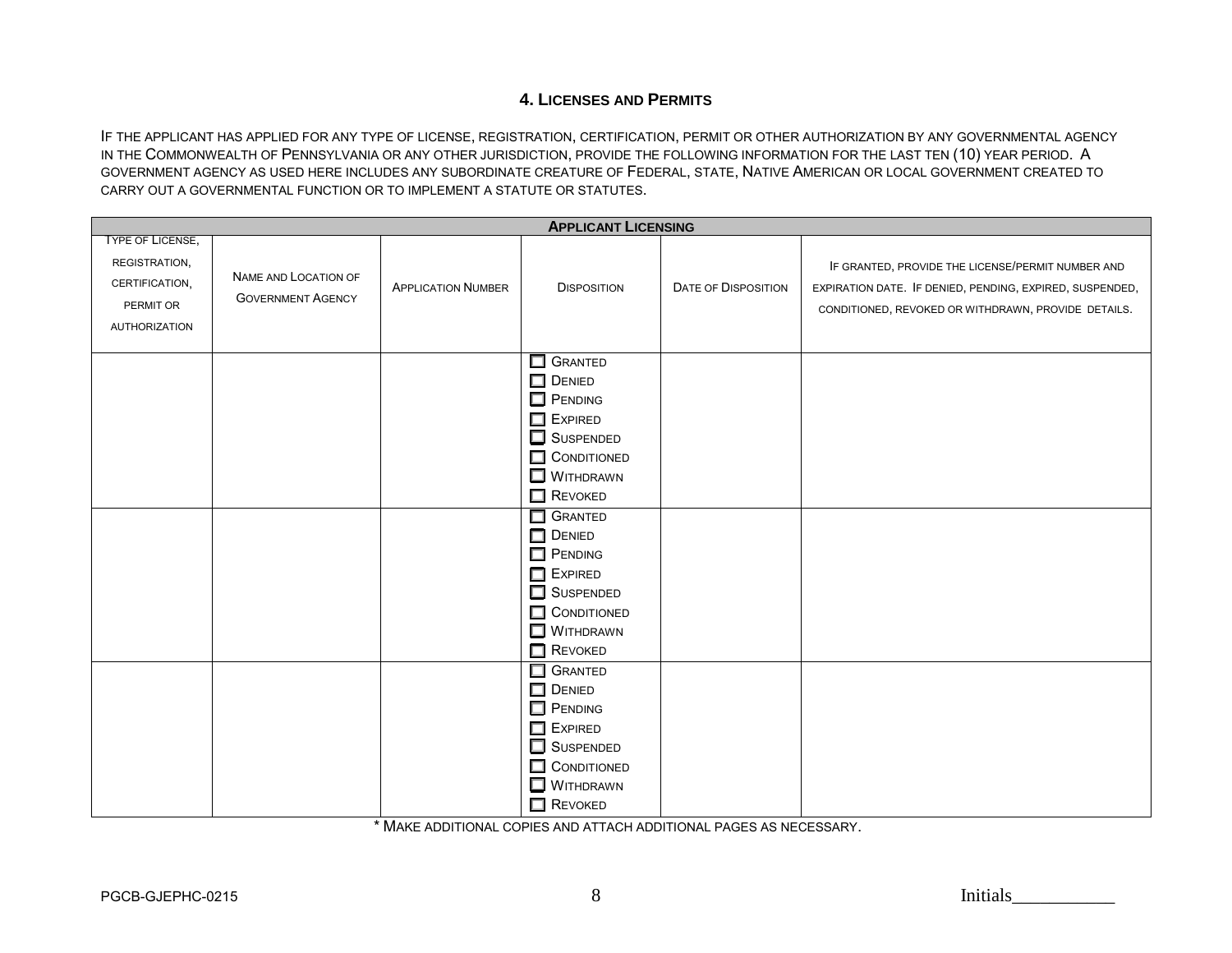## **5. CURRENT OFFICERS, DIRECTORS/PARTNERS AND TRUSTEES**

PROVIDE THE FOLLOWING INFORMATION FOR ALL OFFICERS, DIRECTORS/PARTNERS AND TRUSTEES OF THE APPLICANT (HOLDING COMPANY). EACH INDIVIDUAL LISTED BELOW IS REQUIRED TO EXECUTE A RELEASE AUTHORIZATION.

| <b>NAME AND HOME ADDRESS</b> |                      |         |                     |                              |  |                        |                       |                         |                                                                       |
|------------------------------|----------------------|---------|---------------------|------------------------------|--|------------------------|-----------------------|-------------------------|-----------------------------------------------------------------------|
| <b>FIRST NAME</b>            | <b>MIDDLE NAME</b>   |         |                     | <b>LAST NAME</b>             |  |                        |                       | SUFFIX (JR., SR., ETC.) | DATE OF BIRTH                                                         |
| <b>ADDRESS LINE 1</b>        |                      |         |                     | <b>ADDRESS LINE 2</b>        |  |                        |                       |                         |                                                                       |
|                              |                      |         |                     |                              |  |                        |                       |                         |                                                                       |
| <b>ADDRESS LINE 3</b>        |                      |         |                     | <b>CITY</b>                  |  |                        | <b>STATE/PROVINCE</b> | <b>POSTAL CODE</b>      |                                                                       |
| <b>COUNTRY</b>               | <b>EMAIL ADDRESS</b> |         | <b>PHONE NUMBER</b> |                              |  | <b>FAX NUMBER</b>      |                       | SOCIAL SECURITY #       |                                                                       |
|                              |                      |         |                     |                              |  |                        |                       |                         |                                                                       |
| <b>TITLE OR POSITION</b>     | <b>FROM DATE</b>     | TO DATE |                     | ANNUAL COMPENSATION & VALUE  |  |                        |                       |                         | COMPOSITION OF COMPENSATION (SPECIFY SALARY, WAGES, COMMISSIONS, FEES |
|                              |                      |         |                     |                              |  | <b>BONUS OR OTHER)</b> |                       |                         |                                                                       |
|                              |                      |         |                     | <b>NAME AND HOME ADDRESS</b> |  |                        |                       |                         |                                                                       |
| <b>FIRST NAME</b>            | <b>MIDDLE NAME</b>   |         |                     | <b>LAST NAME</b>             |  |                        |                       | SUFFIX (JR., SR., ETC.) | <b>DATE OF BIRTH</b>                                                  |
| <b>ADDRESS LINE 1</b>        |                      |         |                     | <b>ADDRESS LINE 2</b>        |  |                        |                       |                         |                                                                       |
| <b>ADDRESS LINE 3</b>        |                      |         |                     | <b>CITY</b>                  |  |                        | <b>STATE/PROVINCE</b> | <b>POSTAL CODE</b>      |                                                                       |
|                              |                      |         |                     |                              |  |                        |                       |                         |                                                                       |
| <b>COUNTRY</b>               | <b>EMAIL ADDRESS</b> |         | <b>PHONE NUMBER</b> |                              |  | <b>FAX NUMBER</b>      |                       | SOCIAL SECURITY #       |                                                                       |
|                              |                      | TO DATE |                     |                              |  |                        |                       |                         |                                                                       |
| <b>TITLE OR POSITION</b>     | <b>FROM DATE</b>     |         |                     | ANNUAL COMPENSATION & VALUE  |  |                        |                       |                         | COMPOSITION OF COMPENSATION (SPECIFY SALARY, WAGES, COMMISSIONS, FEES |
|                              |                      |         |                     |                              |  | <b>BONUS OR OTHER)</b> |                       |                         |                                                                       |
|                              |                      |         |                     | <b>NAME AND HOME ADDRESS</b> |  |                        |                       |                         |                                                                       |
| <b>FIRST NAME</b>            | <b>MIDDLE NAME</b>   |         |                     | <b>LAST NAME</b>             |  |                        |                       | SUFFIX (JR., SR., ETC.) | DATE OF BIRTH                                                         |
| <b>ADDRESS LINE 1</b>        |                      |         |                     | <b>ADDRESS LINE 2</b>        |  |                        |                       |                         |                                                                       |
| <b>ADDRESS LINE 3</b>        |                      |         |                     | <b>CITY</b>                  |  |                        | <b>STATE/PROVINCE</b> | <b>POSTAL CODE</b>      |                                                                       |
|                              |                      |         |                     |                              |  |                        |                       |                         |                                                                       |
| <b>COUNTRY</b>               | <b>EMAIL ADDRESS</b> |         | <b>PHONE NUMBER</b> |                              |  | <b>FAX NUMBER</b>      |                       | SOCIAL SECURITY #       |                                                                       |
| <b>TITLE OR POSITION</b>     | <b>FROM DATE</b>     | TO DATE |                     | ANNUAL COMPENSATION & VALUE  |  |                        |                       |                         | COMPOSITION OF COMPENSATION (SPECIFY SALARY, WAGES, COMMISSIONS, FEES |
|                              |                      |         |                     |                              |  | <b>BONUS OR OTHER)</b> |                       |                         |                                                                       |
|                              |                      |         |                     |                              |  |                        |                       |                         |                                                                       |

#### MAKE ADDITIONAL COPIES AND ATTACH ADDITIONAL PAGES AS NECESSARY.

\*DISCLOSURE OF YOUR SOCIAL SECURITY NUMBER IS MANDATORY IN ORDER FOR THE PGCB TO COMPLY WITH THE FEDERAL SOCIAL SECURITY ACT PERTAINING TO CHILD SUPPORT ENFORCEMENT, AS IMPLEMENTED IN THE  ${\sf Commonwell}$  for Pennsylvania at 23 Pa. C.S.  $\S$   $4304.1$ (A).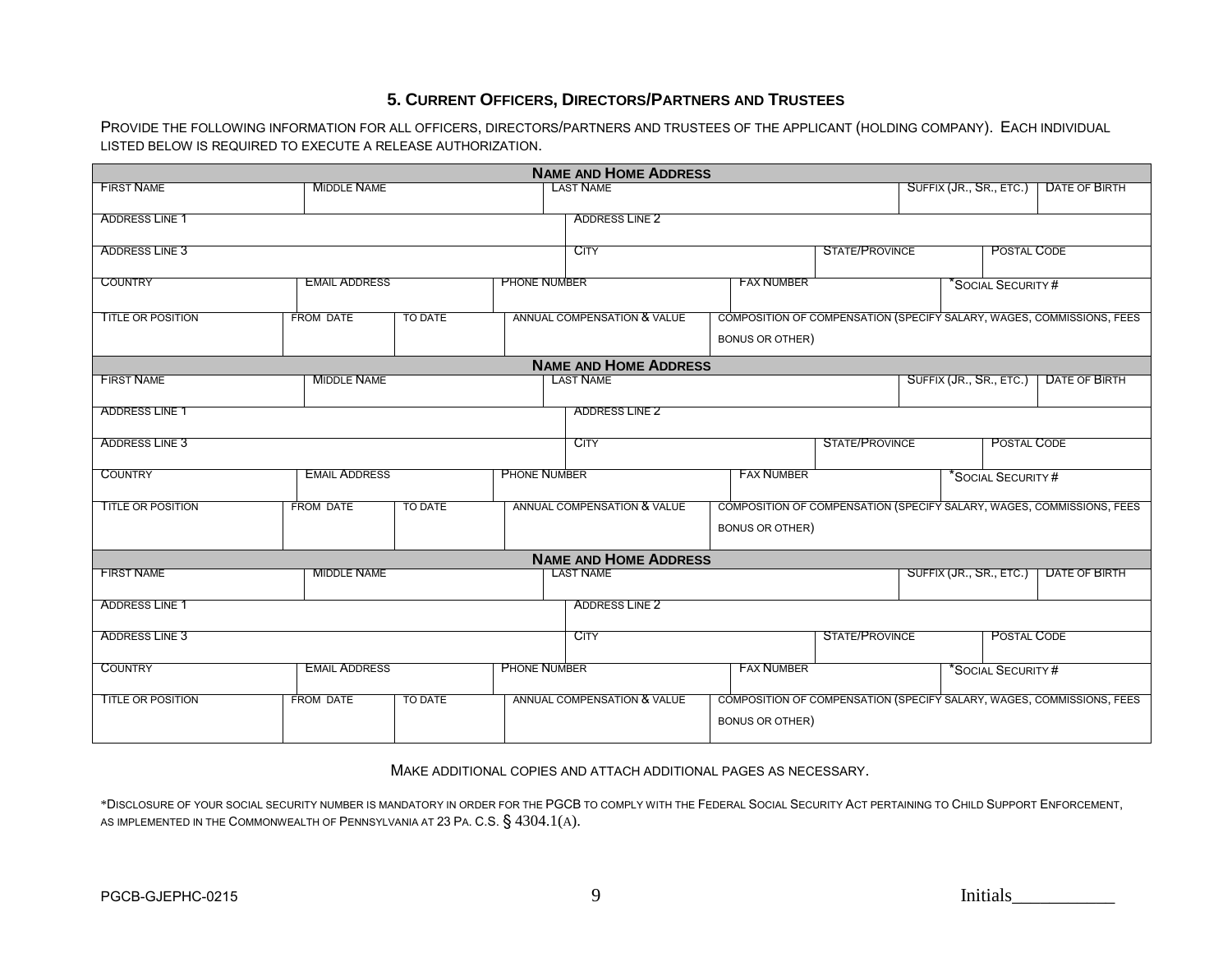## **6. APPLICANT'S OWNERS**

PROVIDE THE FOLLOWING INFORMATION FOR EACH PERSON OR ENTITY WHO DIRECTLY OWNS MORE THAN TEN (10) PERCENT OF THE APPLICANT OR ITS BUSINESS.

|                         |                      | <b>NAME AND ADDRESS</b> |                                                                 |  |                         |                      |
|-------------------------|----------------------|-------------------------|-----------------------------------------------------------------|--|-------------------------|----------------------|
| <b>FIRST NAME</b>       | <b>MIDDLE NAME</b>   | <b>LAST NAME</b>        |                                                                 |  | SUFFIX (JR., SR., ETC.) | <b>DATE OF BIRTH</b> |
| <b>ADDRESS LINE 1</b>   |                      |                         | <b>ADDRESS LINE 2</b>                                           |  |                         |                      |
| <b>ADDRESS LINE 3</b>   |                      |                         | <b>CITY</b>                                                     |  | STATE/PROVINCE          | POSTAL CODE          |
| <b>COUNTRY</b>          | <b>EMAIL ADDRESS</b> |                         | <b>PHONE NUMBER</b>                                             |  | <b>FAX NUMBER</b>       |                      |
| PERCENTAGE OF OWNERSHIP |                      |                         | <b>DATE ACQUIRED</b>                                            |  |                         |                      |
|                         |                      |                         | <b>DESCRIBE NATURE, TYPE, TERMS AND CONDITIONS OF OWNERSHIP</b> |  |                         |                      |
|                         |                      |                         |                                                                 |  |                         |                      |
|                         |                      |                         |                                                                 |  |                         |                      |
|                         |                      |                         |                                                                 |  |                         |                      |
|                         |                      | <b>NAME AND ADDRESS</b> |                                                                 |  |                         |                      |
| <b>FIRST NAME</b>       | <b>MIDDLE NAME</b>   | <b>LAST NAME</b>        |                                                                 |  | SUFFIX (JR., SR., ETC.) | <b>DATE OF BIRTH</b> |
| <b>ADDRESS LINE 1</b>   |                      |                         | <b>ADDRESS LINE 2</b>                                           |  |                         |                      |
| <b>ADDRESS LINE 3</b>   |                      |                         | <b>CITY</b>                                                     |  | STATE/PROVINCE          | POSTAL CODE          |
| <b>COUNTRY</b>          | <b>EMAIL ADDRESS</b> |                         | <b>PHONE NUMBER</b>                                             |  | <b>FAX NUMBER</b>       |                      |
| PERCENTAGE OF OWNERSHIP |                      |                         | <b>DATE ACQUIRED</b>                                            |  |                         |                      |
|                         |                      |                         | <b>DESCRIBE NATURE, TYPE, TERMS AND CONDITIONS OF OWNERSHIP</b> |  |                         |                      |
|                         |                      |                         |                                                                 |  |                         |                      |
|                         |                      |                         |                                                                 |  |                         |                      |
|                         |                      |                         |                                                                 |  |                         |                      |
|                         |                      |                         |                                                                 |  |                         |                      |
|                         |                      |                         |                                                                 |  |                         |                      |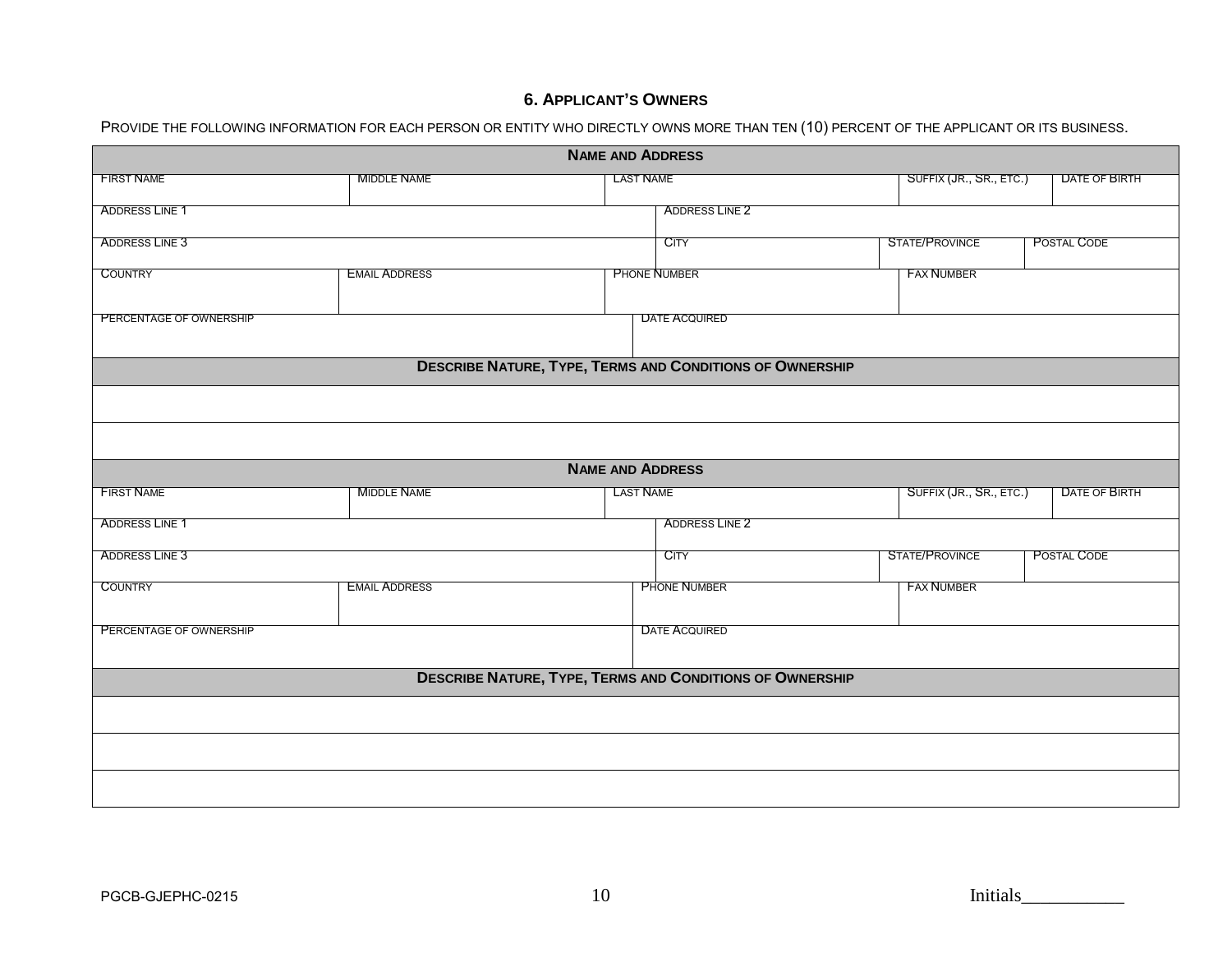## **7. BANKRUPTCY OR INSOLVENCY PROCEEDINGS**

PROVIDE ANY INFORMATION REGARDING ANY JUDGMENTS OR PETITIONS FOR BANKRUPTCY OR INSOLVENCY AND ANY RELIEF SOUGHT UNDER ANY PROVISION OF THE FEDERAL BANKRUPTCY ACT OR ANY STATE INSOLVENCY LAW.

| NAME AND ADDRESS OF AGENCY OR COURT INVOLVED<br>NAME OF CASE & DOCKET NUMBER<br>DATE PETITION FILED OR RELIEF<br>SOUGHT<br>DATE JUDGMENT OR RELIEF ENTERED<br>NAME OF COURT APPOINTED RECEIVER, AGENT OR<br>DATE RECEIVER, AGENT OR TRUSTEE APPOINTED |
|-------------------------------------------------------------------------------------------------------------------------------------------------------------------------------------------------------------------------------------------------------|
|                                                                                                                                                                                                                                                       |
|                                                                                                                                                                                                                                                       |
|                                                                                                                                                                                                                                                       |
|                                                                                                                                                                                                                                                       |
|                                                                                                                                                                                                                                                       |
| <b>TRUSTEE</b>                                                                                                                                                                                                                                        |
|                                                                                                                                                                                                                                                       |
| NATURE OF JUDGMENT OR RELIEF                                                                                                                                                                                                                          |
|                                                                                                                                                                                                                                                       |
|                                                                                                                                                                                                                                                       |
|                                                                                                                                                                                                                                                       |
|                                                                                                                                                                                                                                                       |
|                                                                                                                                                                                                                                                       |
|                                                                                                                                                                                                                                                       |
|                                                                                                                                                                                                                                                       |
|                                                                                                                                                                                                                                                       |
|                                                                                                                                                                                                                                                       |
|                                                                                                                                                                                                                                                       |
|                                                                                                                                                                                                                                                       |
|                                                                                                                                                                                                                                                       |
|                                                                                                                                                                                                                                                       |
|                                                                                                                                                                                                                                                       |
|                                                                                                                                                                                                                                                       |
|                                                                                                                                                                                                                                                       |
|                                                                                                                                                                                                                                                       |
|                                                                                                                                                                                                                                                       |
|                                                                                                                                                                                                                                                       |
|                                                                                                                                                                                                                                                       |
|                                                                                                                                                                                                                                                       |
|                                                                                                                                                                                                                                                       |
|                                                                                                                                                                                                                                                       |
|                                                                                                                                                                                                                                                       |
|                                                                                                                                                                                                                                                       |
|                                                                                                                                                                                                                                                       |
|                                                                                                                                                                                                                                                       |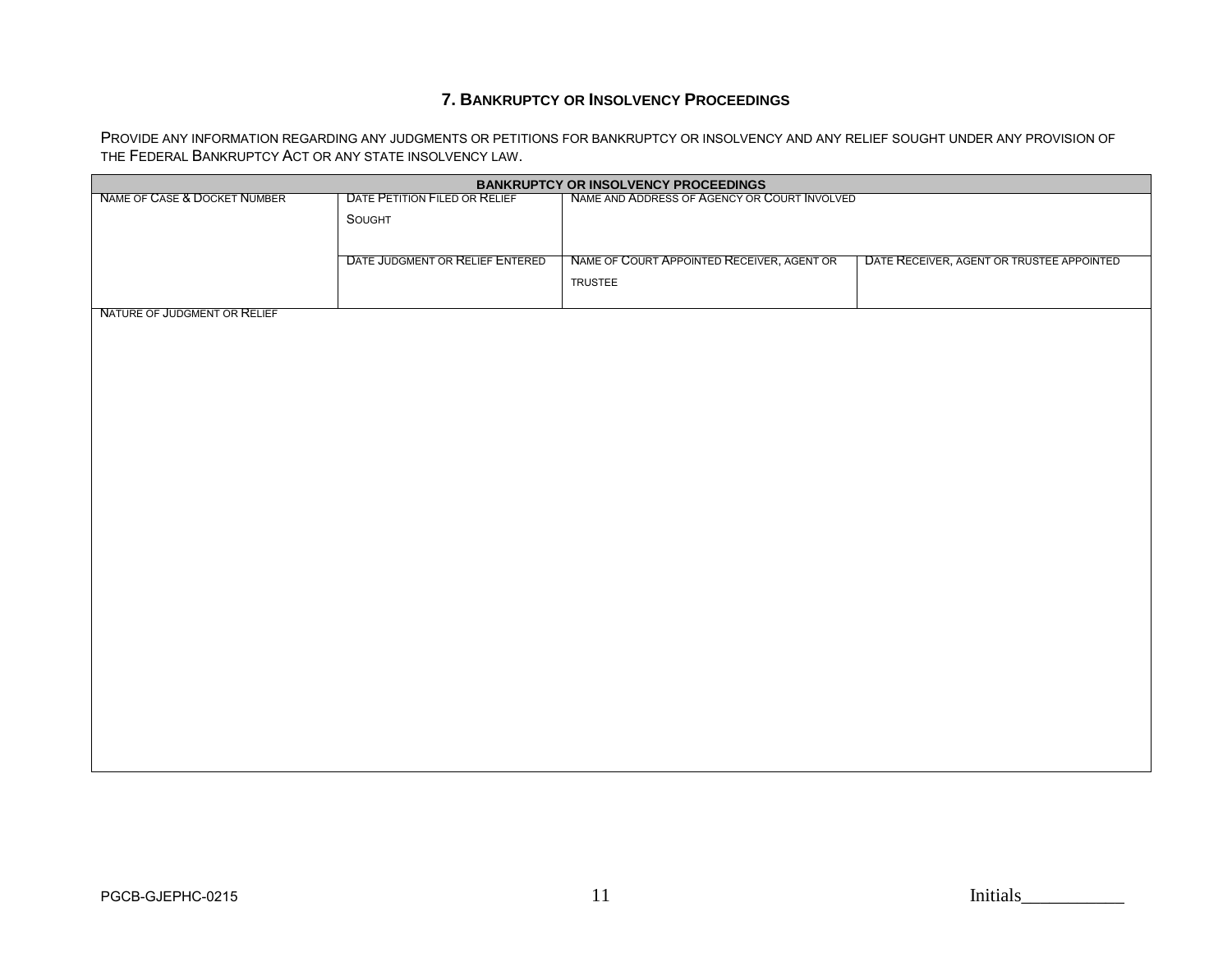| <b>CRIMINAL HISTORY</b> |           |                                                                                                                                                                                                                                                                                                                                                                                                                                                                                                                                                   |  |  |  |  |  |  |
|-------------------------|-----------|---------------------------------------------------------------------------------------------------------------------------------------------------------------------------------------------------------------------------------------------------------------------------------------------------------------------------------------------------------------------------------------------------------------------------------------------------------------------------------------------------------------------------------------------------|--|--|--|--|--|--|
|                         |           | THE NEXT SECTION ASKS ABOUT ANY OFFENSES OR CHARGES APPLICANT OR ANY OF ITS OFFICERS,<br>DIRECTORS/PARTNERS OR TRUSTEES MAY HAVE COMMITTED OR HAD FILED AGAINST THEM. PRIOR TO<br>ANSWERING THIS QUESTION, CAREFULLY REVIEW THE DEFINITIONS AND INSTRUCTIONS THAT FOLLOW.                                                                                                                                                                                                                                                                         |  |  |  |  |  |  |
| <b>DEFINITIONS</b>      |           | FOR PURPOSES OF THIS SECTION:                                                                                                                                                                                                                                                                                                                                                                                                                                                                                                                     |  |  |  |  |  |  |
|                         | А.        | "CRIME OR OFFENSE" INCLUDES ALL FELONIES AND MISDEMEANORS, AS<br>WELL AS SUMMARY OFFENSES THAT MAY HAVE REQUIRED YOU TO APPEAR<br>BEFORE A LAW ENFORCEMENT AGENCY, STATE OR FEDERAL GRAND JURY,<br>JUSTICE COURT, MUNICIPAL COURT, CITY COURT, TRAFFIC COURT, MILITARY<br>COURT OR ANY OTHER COURT EXCEPT JUVENILE COURT. INCLUDE ALL<br><b>DUI/DWI OFFENSES.</b>                                                                                                                                                                                 |  |  |  |  |  |  |
|                         | В.        | "ARREST" INCLUDES ANY TIME THAT YOU WERE STOPPED BY A POLICE<br>OFFICER OR OTHER LAW ENFORCEMENT OFFICER AND ADVISED THAT YOU WERE<br>UNDER ARREST, DETAINED, HELD FOR QUESTIONING, REQUESTED BY A POLICE<br>OFFICER OR LAW ENFORCEMENT OFFICER TO COME TO A POLICE STATION AND<br>ANSWER QUESTIONS, TAKEN INTO CUSTODY BY ANY POLICE OFFICER OR OTHER<br>LAW ENFORCEMENT OFFICER, FINGERPRINTED, HELD IN JAIL, OR INSTRUCTED<br>TO APPEAR IN COURT OR SUBPOENAED TO ANSWER FOR CONDUCT WHICH IS A<br>CRIME AS HAS BEEN DEFINED IN PARAGRAPH "A." |  |  |  |  |  |  |
|                         | C.        | "CHARGE" INCLUDES ANY INDICTMENT, COMPLAINT, INFORMATION, SUMMONS,<br>CITATION OR OTHER NOTICE OF THE ALLEGED COMMISSION OF ANY CRIME OR<br>OFFENSE AS DEFINED IN PARAGRAPH "A."                                                                                                                                                                                                                                                                                                                                                                  |  |  |  |  |  |  |
| <b>INSTRUCTIONS</b>     | 1.        | ANSWER "YES" AND PROVIDE ALL INFORMATION TO THE BEST OF<br>YOUR ABILITY EVEN IF:                                                                                                                                                                                                                                                                                                                                                                                                                                                                  |  |  |  |  |  |  |
|                         | А.        | YOU DID NOT COMMIT THE OFFENSE CHARGED;                                                                                                                                                                                                                                                                                                                                                                                                                                                                                                           |  |  |  |  |  |  |
|                         | <b>B.</b> | THE ARREST OR CHARGES WERE DISMISSED OR THE CHARGES WERE<br>SUBSEQUENTLY DOWNGRADED TO A LESSER CHARGE;                                                                                                                                                                                                                                                                                                                                                                                                                                           |  |  |  |  |  |  |
|                         | C.        | YOU PLEADED NOT GUILTY OR NOLO CONTENDERE;                                                                                                                                                                                                                                                                                                                                                                                                                                                                                                        |  |  |  |  |  |  |
|                         | D.        | YOU COMPLETED AN ACCELERATED REHABILITATIVE DISPOSITION ("ARD") OR<br>EQUIVALENT DIVERSIONARY PROGRAM;                                                                                                                                                                                                                                                                                                                                                                                                                                            |  |  |  |  |  |  |
|                         | Е.        | THE CHARGES OR CONVICTION WERE EXPUNGED FROM YOUR RECORD, EVEN IF<br>YOU HAVE EXPUNGEMENT PAPERS;                                                                                                                                                                                                                                                                                                                                                                                                                                                 |  |  |  |  |  |  |
|                         | F.        | YOU WERE NOT CONVICTED OR WERE FOUND "NOT GUILTY";                                                                                                                                                                                                                                                                                                                                                                                                                                                                                                |  |  |  |  |  |  |
|                         | G.        | YOU DID NOT SERVE ANY TIME IN PRISON OR JAIL;                                                                                                                                                                                                                                                                                                                                                                                                                                                                                                     |  |  |  |  |  |  |
|                         | Η.        | THE ARRESTS, CHARGES OR OFFENSES HAPPENED A LONG TIME AGO;                                                                                                                                                                                                                                                                                                                                                                                                                                                                                        |  |  |  |  |  |  |
|                         | I.        | YOU WERE ARRESTED OR CHARGED IN ANOTHER STATE (A STATE OTHER THAN<br>PENNSYLVANIA);                                                                                                                                                                                                                                                                                                                                                                                                                                                               |  |  |  |  |  |  |
|                         | J.        | YOU WERE NEVER PHYSICALLY TAKEN INTO CUSTODY AND/OR TRANSPORTED TO A<br>POLICE STATION OR JAIL.                                                                                                                                                                                                                                                                                                                                                                                                                                                   |  |  |  |  |  |  |
|                         | 2.        | ANSWER "NO" IF:                                                                                                                                                                                                                                                                                                                                                                                                                                                                                                                                   |  |  |  |  |  |  |
|                         | А.        | YOU HAVE NEVER BEEN ARRESTED OR CHARGED WITH ANY CRIME OR OFFENSE;                                                                                                                                                                                                                                                                                                                                                                                                                                                                                |  |  |  |  |  |  |
|                         | В.        | YOUR ARREST HAPPENED WHEN YOU WERE UNDER 18 YEARS OF AGE AND YOUR<br>COURT APPEARANCE WAS IN JUVENILE COURT.                                                                                                                                                                                                                                                                                                                                                                                                                                      |  |  |  |  |  |  |
|                         |           | FAILURE TO FULLY ANSWER THIS QUESTION MAY RESULT IN THE DENIAL<br>OF YOUR APPLICATION.                                                                                                                                                                                                                                                                                                                                                                                                                                                            |  |  |  |  |  |  |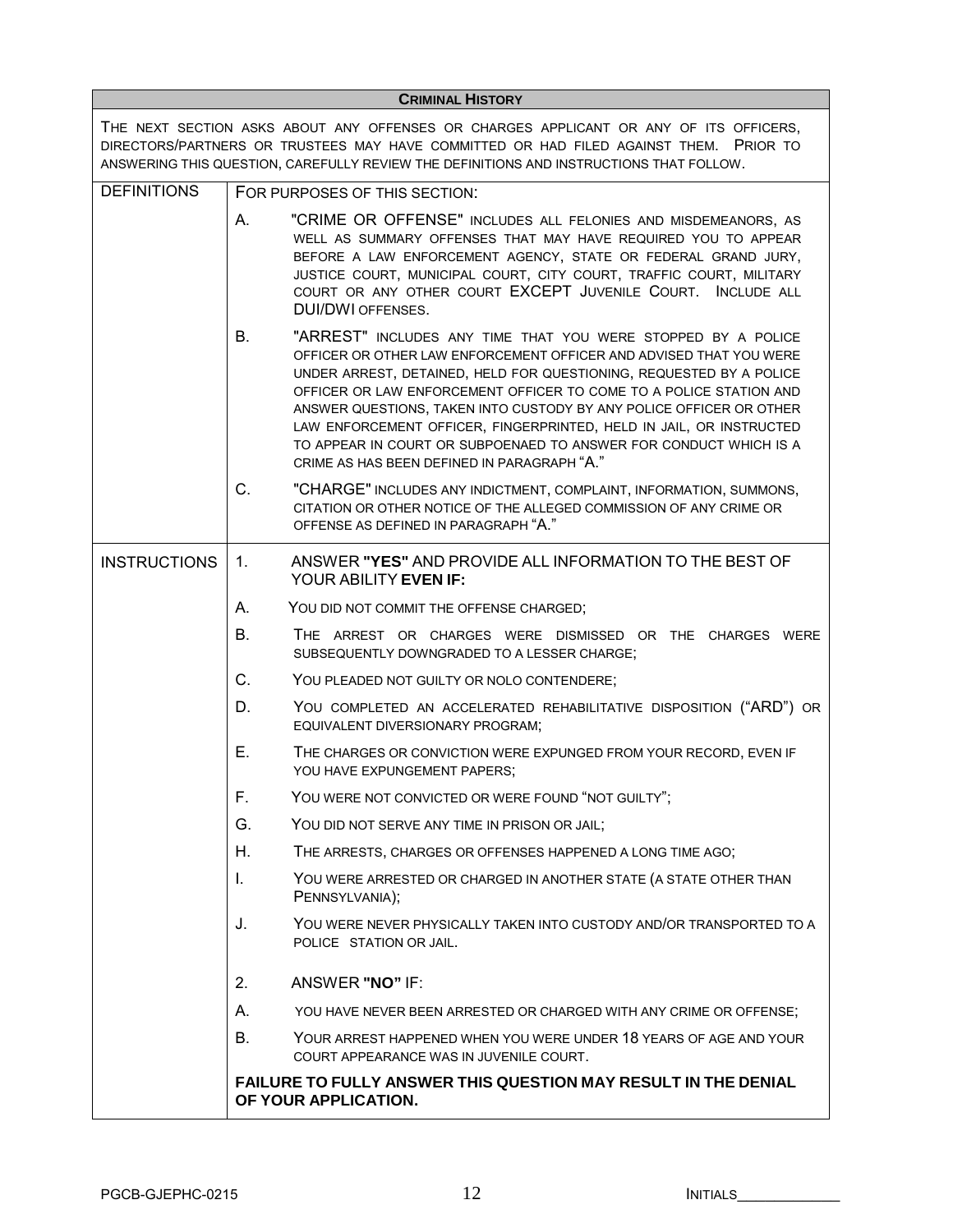## **8. CRIMINAL HISTORY**

HAS APPLICANT OR ANY OF ITS OFFICERS, DIRECTORS/PARTNERS OR TRUSTEES EVER BEEN INDICTED, CHARGED WITH OR CONVICTED OF A CRIMINAL OFFENSE OR BEEN A PARTY TO OR NAMED AS AN UNINDICTED CO-CONSPIRATOR IN ANY CRIMINAL PROCEEDING IN THE COMMONWEALTH OR ANY OTHER JURISDICTION? IF YES, PROVIDE THE FOLLOWING INFORMATION.

| <b>CRIMINAL HISTORY INCIDENT</b> |                     |                |                                   |                        |                 |                  |
|----------------------------------|---------------------|----------------|-----------------------------------|------------------------|-----------------|------------------|
| NAME OF CASE &                   | NATURE OF CHARGE OR | DATE OF CHARGE | <b>DISPOSITION</b>                | NAME AND ADDRESS       | <b>SENTENCE</b> | NAME OF OFFICER, |
| <b>DOCKET NUMBER</b>             | COMPLAINT           | OR COMPLAINT   | (ACQUITTED, CONVICTED, DISMISSED, | OF LAW ENFORCEMENT     |                 | DIRECTOR/PARTNER |
|                                  |                     |                | ETC.)                             | <b>AGENCY OR COURT</b> |                 | OR TRUSTEE       |
|                                  |                     |                |                                   | <b>INVOLVED</b>        |                 |                  |
|                                  |                     |                |                                   |                        |                 |                  |
|                                  |                     |                |                                   |                        |                 |                  |
|                                  |                     |                |                                   |                        |                 |                  |
|                                  |                     |                |                                   |                        |                 |                  |
|                                  |                     |                |                                   |                        |                 |                  |
|                                  |                     |                |                                   |                        |                 |                  |
|                                  |                     |                |                                   |                        |                 |                  |
|                                  |                     |                |                                   |                        |                 |                  |
|                                  |                     |                |                                   |                        |                 |                  |
|                                  |                     |                |                                   |                        |                 |                  |
|                                  |                     |                |                                   |                        |                 |                  |
|                                  |                     |                |                                   |                        |                 |                  |
|                                  |                     |                |                                   |                        |                 |                  |
|                                  |                     |                |                                   |                        |                 |                  |
|                                  |                     |                |                                   |                        |                 |                  |
|                                  |                     |                |                                   |                        |                 |                  |
|                                  |                     |                |                                   |                        |                 |                  |
|                                  |                     |                |                                   |                        |                 |                  |
|                                  |                     |                |                                   |                        |                 |                  |
|                                  |                     |                |                                   |                        |                 |                  |
|                                  |                     |                |                                   |                        |                 |                  |
|                                  |                     |                |                                   |                        |                 |                  |
|                                  |                     |                |                                   |                        |                 |                  |
|                                  |                     |                |                                   |                        |                 |                  |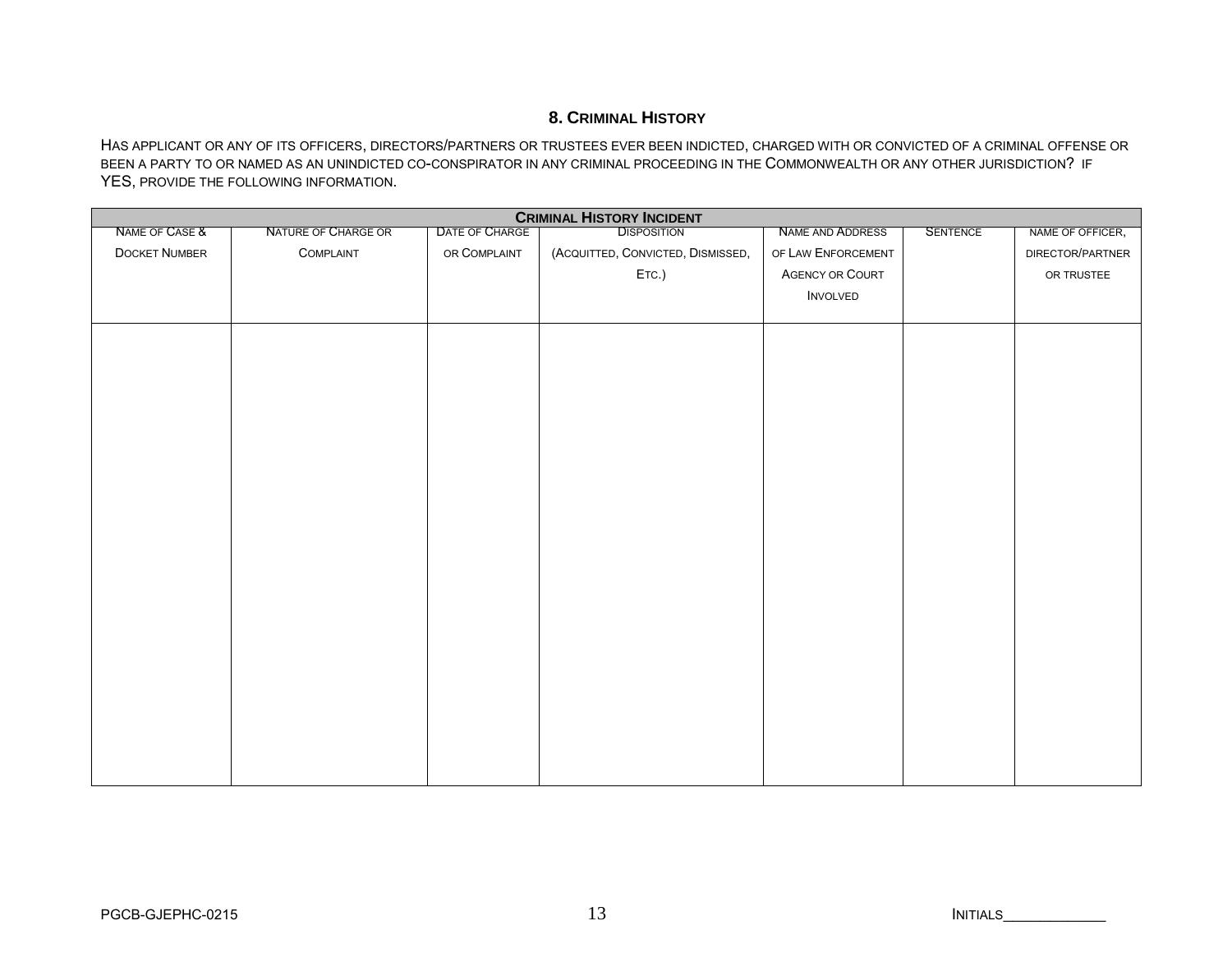### **9. TESTIMONY, INVESTIGATIONS OR POLYGRAPHS**

HAS APPLICANT OR ANY OF ITS OFFICERS, DIRECTORS/PARTNERS OR TRUSTEES EVER BEEN CALLED TO TESTIFY BEFORE, BEEN THE SUBJECT OF AN INVESTIGATION CONDUCTED BY, OR REQUESTED TO TAKE A POLYGRAPH EXAM BY ANY GOVERNMENTAL AGENCY, COURT, COMMITTEE, GRAND JURY OR INVESTIGATORY BODY (MUNICIPAL, STATE, COUNTY, PROVINCIAL, FEDERAL, NATIONAL, ETC.) OTHER THAN IN RESPONSE TO MINOR TRAFFIC RELATED OFFENSES? IF YES, PROVIDE THE FOLLOWING INFORMATION:

| <b>TESTIMONY, INVESTIGATION OR POLYGRAPH INCIDENT</b>                                              |                                                                                      |                                   |                            |  |  |
|----------------------------------------------------------------------------------------------------|--------------------------------------------------------------------------------------|-----------------------------------|----------------------------|--|--|
| <b>NAME AND ADDRESS OF COURT OR AGENCY</b>                                                         | <b>WAS TESTIMONY GIVEN?</b>                                                          | DATE ON WHICH TESTIMONY WAS GIVEN | APPROXIMATE TIME PERIOD OF |  |  |
|                                                                                                    |                                                                                      |                                   | <b>INVESTIGATION</b>       |  |  |
|                                                                                                    | $\Box$ YES $\Box$ No                                                                 |                                   |                            |  |  |
|                                                                                                    |                                                                                      |                                   |                            |  |  |
|                                                                                                    |                                                                                      |                                   |                            |  |  |
| NATURE OF PROCEEDINGS OR INVESTIGATION AND NAME THE OFFICER, DIRECTOR/PARTNER OR TRUSTEE INVOLVED. |                                                                                      |                                   |                            |  |  |
|                                                                                                    |                                                                                      |                                   |                            |  |  |
|                                                                                                    |                                                                                      |                                   |                            |  |  |
|                                                                                                    |                                                                                      |                                   |                            |  |  |
|                                                                                                    |                                                                                      |                                   |                            |  |  |
|                                                                                                    |                                                                                      |                                   |                            |  |  |
|                                                                                                    | <b>TESTIMONY, INVESTIGATION OR POLYGRAPH INCIDENT</b>                                |                                   |                            |  |  |
| NAME AND ADDRESS OF COURT OR OTHER AGENCY                                                          | WAS TESTIMONY GIVEN?                                                                 | DATE ON WHICH TESTIMONY WAS GIVEN | APPROXIMATE TIME PERIOD OF |  |  |
|                                                                                                    | $\Box$ YES $\Box$ No                                                                 |                                   | <b>INVESTIGATION</b>       |  |  |
|                                                                                                    |                                                                                      |                                   |                            |  |  |
|                                                                                                    |                                                                                      |                                   |                            |  |  |
|                                                                                                    |                                                                                      |                                   |                            |  |  |
| NATURE OF PROCEEDINGS OR INVESTIGATION AND NAME THE OFFICER, DIRECTOR/PARTNER OR TRUSTEE INVOLVED. |                                                                                      |                                   |                            |  |  |
|                                                                                                    |                                                                                      |                                   |                            |  |  |
|                                                                                                    |                                                                                      |                                   |                            |  |  |
|                                                                                                    |                                                                                      |                                   |                            |  |  |
|                                                                                                    |                                                                                      |                                   |                            |  |  |
|                                                                                                    |                                                                                      |                                   |                            |  |  |
| NAME AND ADDRESS OF COURT OR OTHER AGENCY                                                          | <b>TESTIMONY, INVESTIGATION OR POLYGRAPH INCIDENT</b><br><b>WAS TESTIMONY GIVEN?</b> | DATE ON WHICH TESTIMONY WAS GIVEN | APPROXIMATE TIME PERIOD OF |  |  |
|                                                                                                    |                                                                                      |                                   |                            |  |  |
|                                                                                                    | $\Box$ YES $\Box$ No                                                                 |                                   | <b>INVESTIGATION</b>       |  |  |
|                                                                                                    |                                                                                      |                                   |                            |  |  |
|                                                                                                    |                                                                                      |                                   |                            |  |  |
|                                                                                                    |                                                                                      |                                   |                            |  |  |
| NATURE OF PROCEEDINGS OR INVESTIGATION AND NAME THE OFFICER, DIRECTOR/PARTNER OR TRUSTEE INVOLVED. |                                                                                      |                                   |                            |  |  |
|                                                                                                    |                                                                                      |                                   |                            |  |  |
|                                                                                                    |                                                                                      |                                   |                            |  |  |
|                                                                                                    |                                                                                      |                                   |                            |  |  |
|                                                                                                    |                                                                                      |                                   |                            |  |  |
|                                                                                                    |                                                                                      |                                   |                            |  |  |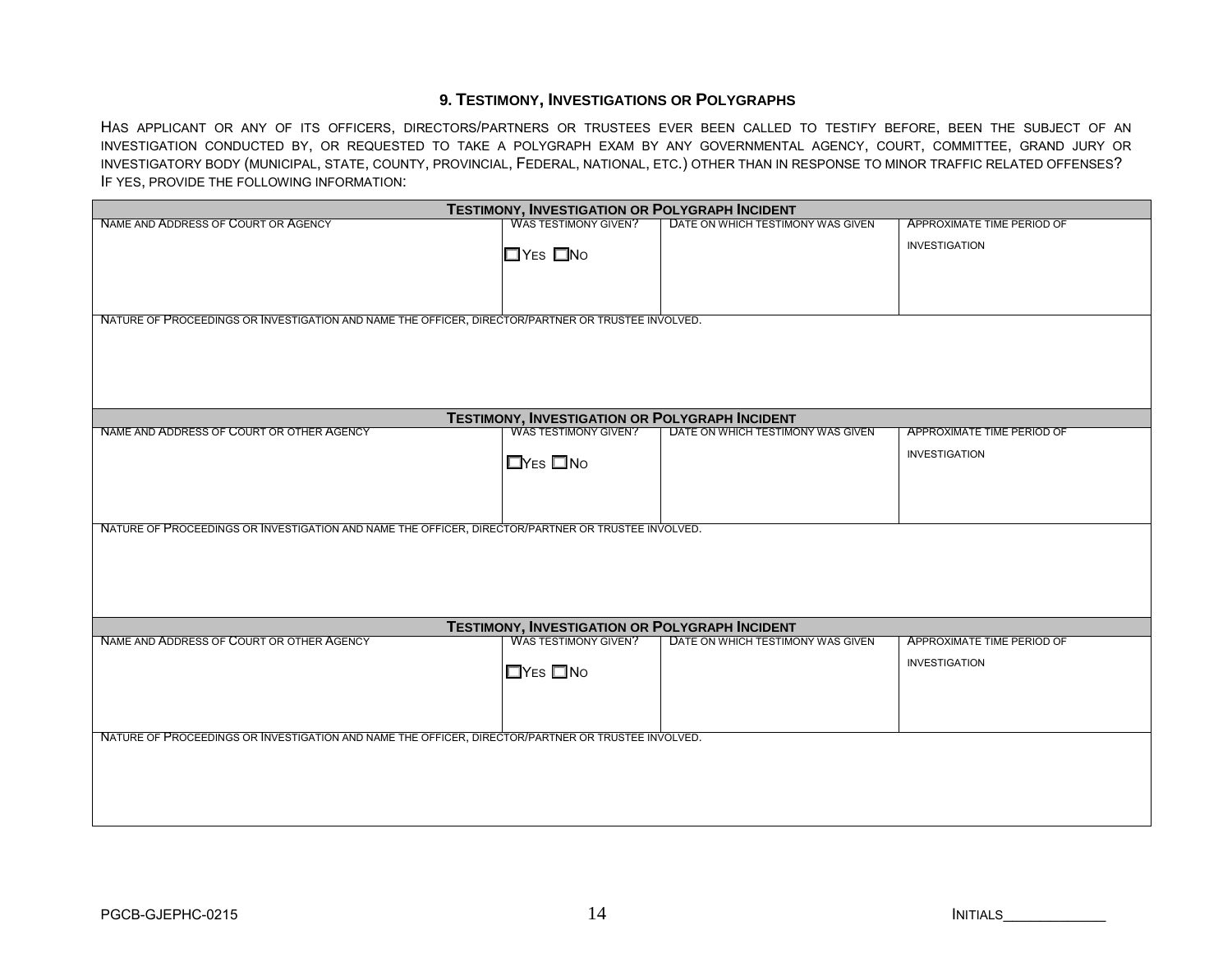### **10. EXISTING LITIGATION**

PROVIDE THE FOLLOWING INFORMATION OF ALL EXISTING LITIGATION TO WHICH APPLICANT IS PRESENTLY A PARTY, WHETHER IN THIS COMMONWEALTH OR IN ANOTHER JURISDICTION. DO NOT INCLUDE THE FOLLOWING: 1) LITIGATION THAT IS EXPECTED TO BE FULLY AND COMPLETELY COVERED THROUGH AN INDEMNITY AGREEMENT OR UNDER AN INSURANCE POLICY HELD BY THE APPLICANT WITH A LICENSED INSURANCE CARRIER; OR 2) LITIGATION IN WHICH THE DAMAGES ARE NOT REASONABLY EXPECTED TO EXCEED \$100,000. THIS DESCRIPTION MUST INCLUDE THE TITLE AND DOCKET NUMBER OF THE LITIGATION, THE NAME, AND LOCATION OF THE COURT BEFORE WHICH IT IS PENDING, THE IDENTITY OF ALL PARTIES TO THE LITIGATION AND THE GENERAL NATURE OF ALL CLAIMS BEING MADE.

| <b>EXISTING LITIGATION</b>         |                                                               |  |  |  |
|------------------------------------|---------------------------------------------------------------|--|--|--|
| NAME OF CASE AND DOCKET NUMBER     | LOCATION AND NAME OF COURT BEFORE WHICH LITIGATION IS PENDING |  |  |  |
|                                    |                                                               |  |  |  |
|                                    |                                                               |  |  |  |
|                                    |                                                               |  |  |  |
| NAMES OF ALL PARTIES TO LITIGATION |                                                               |  |  |  |
|                                    |                                                               |  |  |  |
|                                    |                                                               |  |  |  |
|                                    |                                                               |  |  |  |
| NATURE OF THE CLAIMS               |                                                               |  |  |  |
|                                    |                                                               |  |  |  |
|                                    |                                                               |  |  |  |
|                                    |                                                               |  |  |  |
|                                    |                                                               |  |  |  |
|                                    | <b>EXISTING LITIGATION</b>                                    |  |  |  |
| NAME OF CASE AND DOCKET NUMBER     | LOCATION AND NAME OF COURT BEFORE WHICH LITIGATION IS PENDING |  |  |  |
|                                    |                                                               |  |  |  |
|                                    |                                                               |  |  |  |
| NAMES OF ALL PARTIES TO LITIGATION |                                                               |  |  |  |
|                                    |                                                               |  |  |  |
|                                    |                                                               |  |  |  |
|                                    |                                                               |  |  |  |
| NATURE OF THE CLAIMS               |                                                               |  |  |  |
|                                    |                                                               |  |  |  |
|                                    |                                                               |  |  |  |
|                                    |                                                               |  |  |  |
|                                    |                                                               |  |  |  |
|                                    |                                                               |  |  |  |

\*MAKE ADDITIONAL COPIES AND ATTACH ADDITIONAL PAGES AS NECESSARY.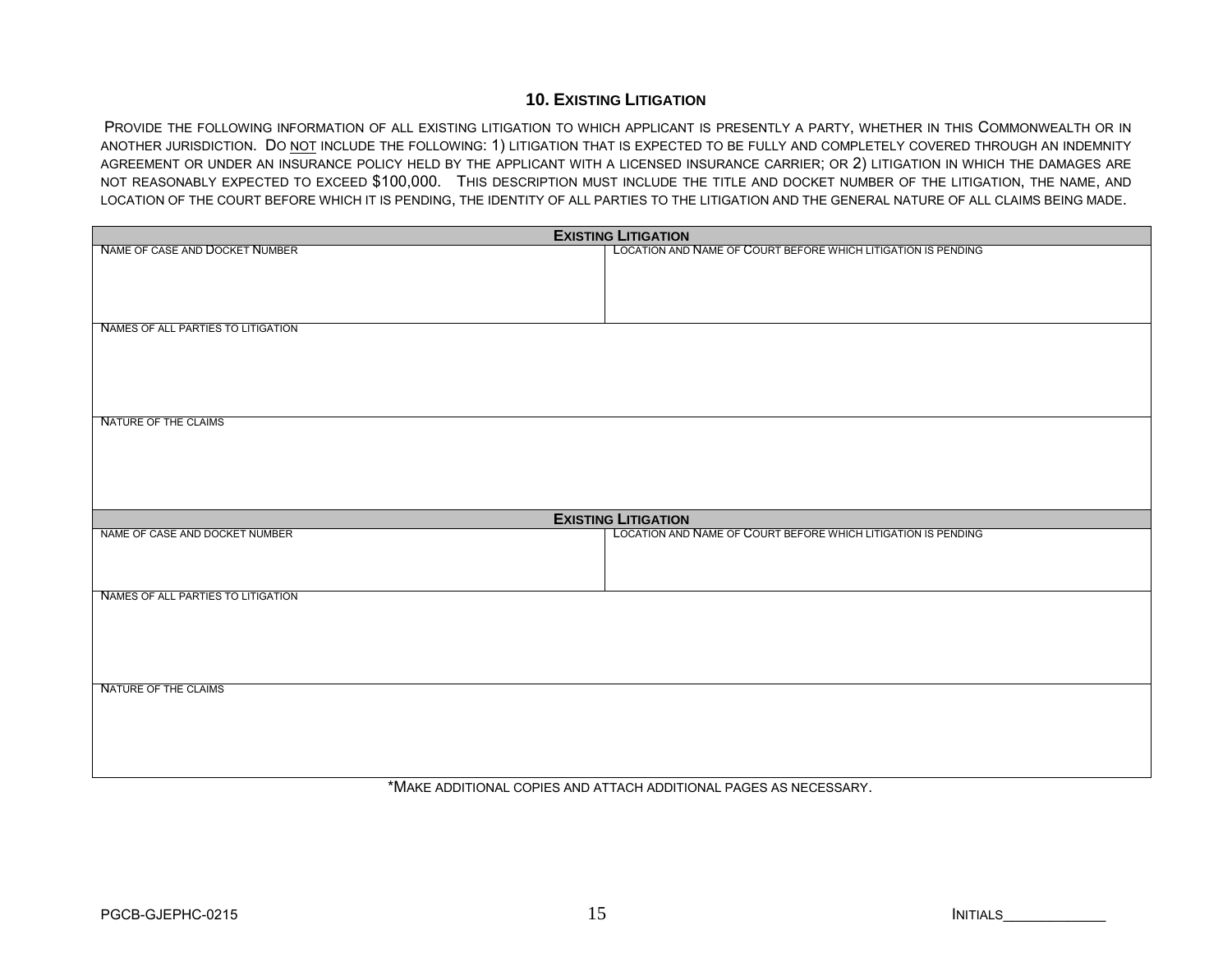#### **APPLICATION FOR PENNSYLVANIA TAX CLEARANCE REVIEW**

COMPLETION OF THIS FORM IS A CONDITION OF THIS APPLICATION AND WILL AUTHORIZE THE PENNSYLVANIA DEPARTMENT OF REVENUE ("DOR") AND THE DEPARTMENT OF LABOR AND INDUSTRY ("DLI") TO REVIEW THE TAX RECORDS OF THE PERSON AND/OR ENTITY AS PART OF THE LICENSING EVALUATION BY THE PENNSYLVANIA GAMING CONTROL BOARD ("BOARD"). YOUR SIGNATURE ON THIS FORM ALSO REPRESENTS A WAIVER OF CONFIDENTIALITY OF TAX INFORMATION. YOUR SIGNATURE ALLOWS THE DOR AND DLI TO PROVIDE TAX INFORMATION TO THE BOARD AND ITS AUTHORIZED INVESTIGATORY AGENTS. IN ADDITION, YOUR SIGNATURE AUTHORIZES THE DOR, DLI AND THE BOARD TO PROVIDE YOUR TAX INFORMATION TO THE ENTITY WITH WHICH YOU ARE FILING.

| NAME AS LISTED ON TAX RETURN | <b>NUMBER</b> | <b>EMPLOYER IDENTIFICATION NUMBER/TAX</b><br><b>IDENTIFICATION NUMBER/SOCIAL SECURITY</b> |          |  |
|------------------------------|---------------|-------------------------------------------------------------------------------------------|----------|--|
| <b>ADDRESS</b>               | CITY          | <b>STATE</b>                                                                              | ZIP CODE |  |

I CERTIFY THAT I AM THE INDIVIDUAL WHOSE TAX RECORDS ARE TO BE REVIEWED. IF THE TAX RECORDS ARE FOR AN ENTITY, I CERTIFY THAT I AM THE AUTHORIZED SIGNATORY FOR THE APPLICANT.

CEO/APPLICANT SIGNATURE TELEPHONE NUMBER DATE

\_\_\_\_\_\_\_\_\_\_\_\_\_\_\_\_\_\_\_\_\_\_\_\_\_\_\_\_\_\_\_\_\_\_\_\_\_\_ \_\_\_\_\_\_\_\_\_\_\_\_\_\_\_\_\_\_\_\_\_\_\_\_ \_\_\_\_\_\_\_\_\_\_\_\_\_\_\_\_\_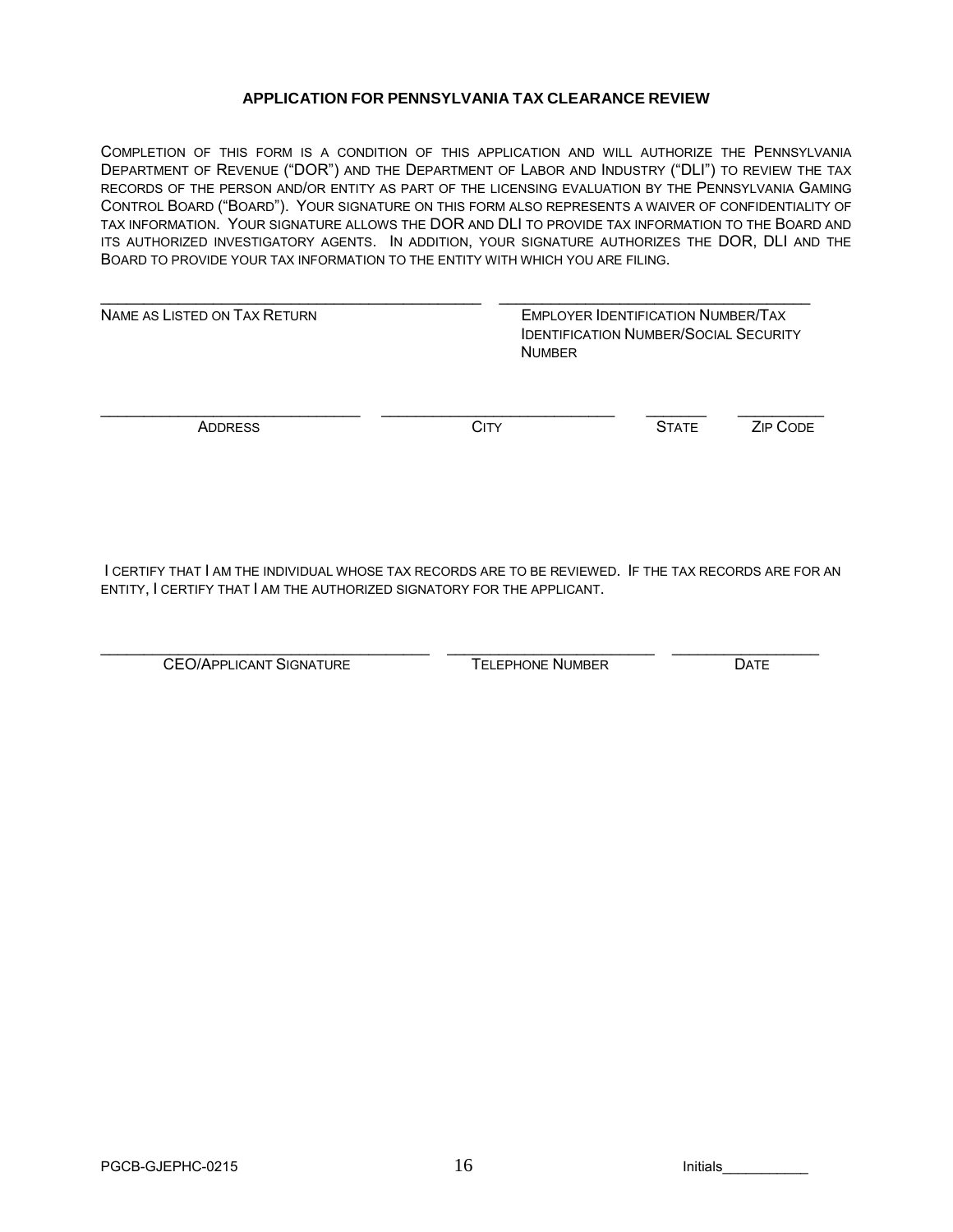#### **AFFIDAVIT AND WAIVER OF LIABILITY**

| STATE OF  |     |
|-----------|-----|
|           | SS: |
| COUNTY OF |     |

THE APPLICANT HEREBY CERTIFIES THAT THE INFORMATION CONTAINED HEREIN IS TRUE AND CORRECT AND THAT THERE IS NO MISREPRESENTATION, FALSIFICATION OR OMISSION IN THIS APPLICATION. FURTHER, THE APPLICANT IS AWARE THAT ANY FALSE OR MISLEADING STATEMENT OR OMITTED INFORMATION WILL BE CAUSE FOR REJECTION OR REVOCATION OF A FINDING OF QUALIFICATION AND MAY BE SUBJECT TO CRIMINAL PENALTIES UNDER 18 PA. C.S.A. §§ 4902, 4903 AND 4904.

THE APPLICANT AGREES TO THE TERMS OF QUALIFICATION IN THE PENNSYLVANIA RACE HORSE DEVELOPMENT AND GAMING ACT ("ACT") AND THE PENNSYLVANIA GAMING CONTROL BOARD ("BOARD") REGULATIONS AND AGREES, IF FOUND QUALIFIED, TO ABIDE BY THE SAME.

APPLICANT SHALL HAVE THE DUTY TO:

- 1. PROVIDE ANY ASSISTANCE OR INFORMATION REQUIRED BY THE BOARD OR THE PSP AND TO COOPERATE IN ANY INQUIRY, INVESTIGATION OR HEARING;
- 2. CONSENT TO INSPECTIONS, SEARCHES AND SEIZURES;
- 3. INFORM THE BOARD OF ANY ACTIONS WHICH APPLICANT BELIEVES WOULD CONSTITUTE A VIOLATION OF THE ACT OR **REGULATIONS: AND**
- 4. INFORM THE BOARD OF ANY ARRESTS FOR ANY CRIMINAL VIOLATIONS OR OFFENSES INCLUDING THOSE ENUMERATED UNDER 18 PA. C.S.A. (RELATING TO CRIMES AND OFFENSES).

IN ADDITION, TO FURTHER EFFECTUATE THE PURPOSES OF THE ACT AND BOARD REGULATIONS, APPLICANT ACKNOWLEDGES THE BUREAU OF INVESTIGATIONS AND ENFORCEMENT ("BIE") AND THE PENNSYLVANIA STATE POLICE ("PSP") MAY OBTAIN ADMINISTRATIVE WARRANTS FOR THE INSPECTION AND SEIZURE OF PROPERTY POSSESSED, CONTROLLED, BAILED OR OTHERWISE HELD BY AN APPLICANT OR ANY OF ITS INTERMEDIARIES, SUBSIDIARIES AFFILIATES OR HOLDING COMPANIES, OR QUALIFIERS.

AN APPLICANT FOR A GAMING JUNKET ENTERPRISE LICENSE SHALL NOT CONDUCT ANY BUSINESS WITH A SLOT MACHINE LICENSEE PRIOR TO BEING LICENSED BY THE BOARD.

THE APPLICANT HEREBY EXPRESSLY WAIVES, RELEASES, AND FOREVER DISCHARGES THE BOARD, THE PENNSYLVANIA DEPARTMENT OF REVENUE, PSP, THE COMMONWEALTH OF PENNSYLVANIA AND ITS INSTRUMENTALITIES, AND THEIR AGENTS, EMPLOYEES AND REPRESENTATIVES FROM ANY AND ALL MANNER OF ACTION AND CAUSES OF ACTION WHATSOEVER WHICH I, MY ADMINISTRATORS OR EXECUTORS CAN, SHALL, OR MAY HAVE AGAINST THE COMMONWEALTH OF PENNSYLVANIA, THE BOARD AND THEIR AGENTS, AS A RESULT OF MY APPLYING FOR A FINDING OF QUALIFICATION IN THE COMMONWEALTH OF PENNSYLVANIA.

FURTHERMORE, THE APPLICANT WAIVES LIABILITY AS TO THE COMMONWEALTH OF PENNSYLVANIA AND ITS INSTRUMENTALITIES AND AGENTS, FOR ANY DAMAGES RESULTING TO THE APPLICANT FROM ANY DISCLOSURE OR PUBLICATION, IN ANY MANNER, OTHER THAN A WILLFULLY UNLAWFUL DISCLOSURE OR PUBLICATION, OF ANY MATERIAL OR INFORMATION ACQUIRED DURING THE REGISTRATION, CERTIFICATION OR PERMITTING PROCESS OR DURING ANY INQUIRIES, INVESTIGATIONS OR HEARINGS RELATED THERETO.

 $\_$  , and the set of the set of the set of the set of the set of the set of the set of the set of the set of the set of the set of the set of the set of the set of the set of the set of the set of the set of the set of th

| <b>APPLICANT CERTIFICATION (REQUIRED)</b><br>/20<br>DATE:  | SUBSCRIBED AND SWORN TO ME THIS<br>DAY OF |  |  |
|------------------------------------------------------------|-------------------------------------------|--|--|
|                                                            | OF 20                                     |  |  |
| <b>NAME OF APPLICANT</b>                                   |                                           |  |  |
| <b>SIGNATURE OF APPLICANT</b>                              | NOTARY PUBLIC                             |  |  |
|                                                            | MY COMMISSION EXPIRES ON<br>/20           |  |  |
| INDIVIDUAL PREPARING THIS FORM IF DIFFERENT FROM APPLICANT |                                           |  |  |
| NAME, TITLE AND SIGNATURE                                  |                                           |  |  |
|                                                            |                                           |  |  |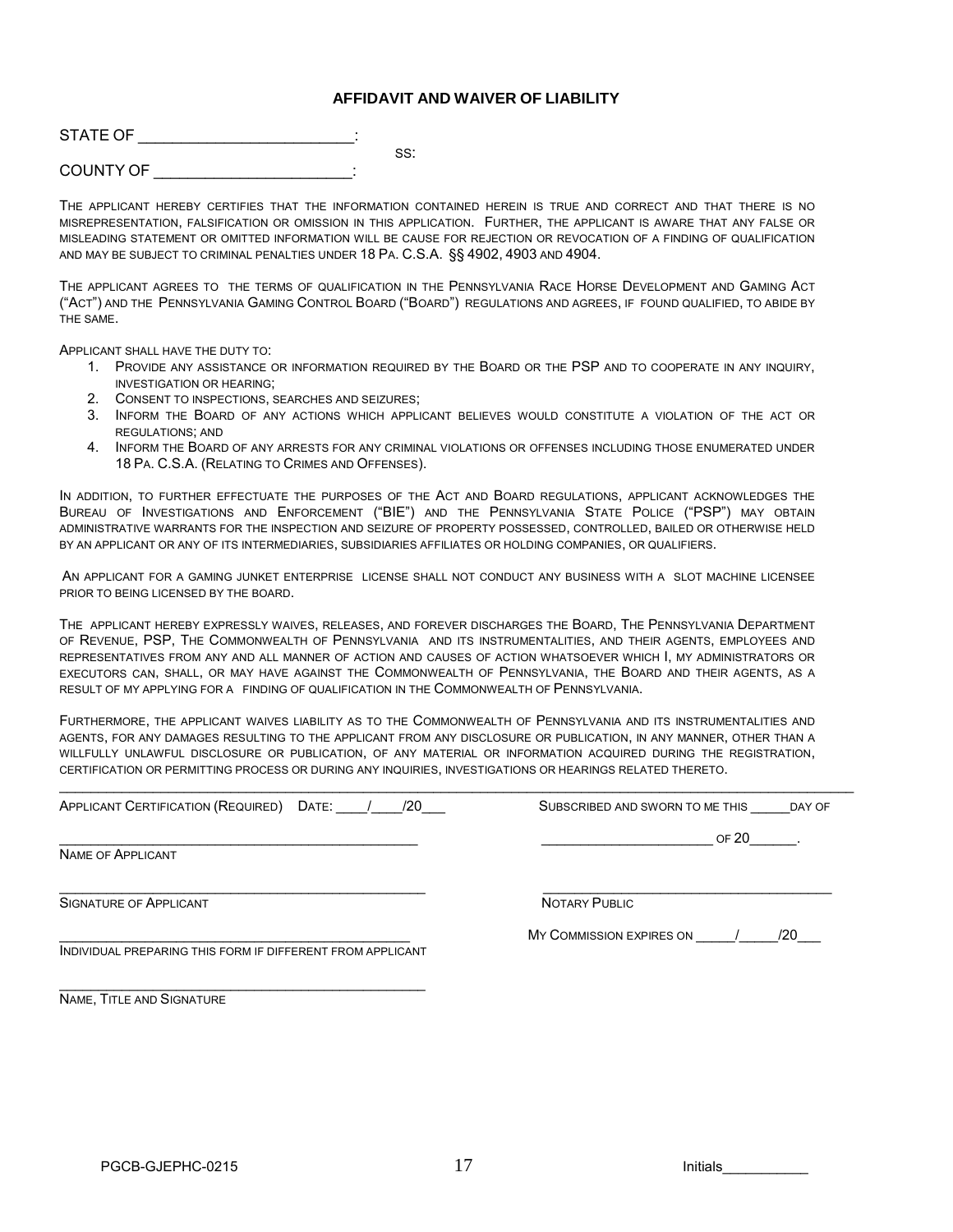## **RELEASE AUTHORIZATION**

TO: \_\_\_\_\_\_\_\_\_\_\_\_\_\_\_\_\_\_\_\_\_\_\_\_\_\_\_\_\_\_\_\_\_\_\_\_\_\_\_\_\_\_\_\_\_\_\_\_\_\_\_\_\_\_\_\_\_\_\_\_\_\_\_\_\_\_\_\_\_ (DO NOT WRITE ABOVE THIS LINE – FOR GAMING CONTROL BOARD USE ONLY)

FROM: \_\_\_\_\_\_\_\_\_\_\_\_\_\_\_\_\_\_\_\_\_\_\_\_\_\_\_\_\_\_\_\_\_\_\_\_\_\_\_\_\_\_\_\_\_\_\_\_\_\_\_\_\_\_\_\_\_\_\_\_\_\_\_\_\_\_\_

APPLICANT'S NAME (PLEASE PRINT)

#### **NOTE: INITIALS AND SIGNATURES ARE REQUIRED ON THIS TWO PAGE FORM.**

- 1. I HEREBY AUTHORIZE AND REQUEST EVERY PERSON, FIRM, COMPANY, CORPORATION, BOARD, ASSOCIATION OR INSTITUTION OF ANY KIND, AND EVERY FEDERAL, STATE OR LOCAL GOVERNMENTAL AGENCY, INCLUDING, BUT NOT LIMITED TO, EVERY COURT, EVERY FEDERAL, STATE OR LOCAL LAW ENFORCEMENT, CRIMINAL JUSTICE AGENCY OR PROBATION DEPARTMENT, WITHOUT EXCEPTION, BOTH FOREIGN AND DOMESTIC, TO WHOM THIS RELEASE AUTHORIZATION IS PRESENTED TO MAKE FULL AND COMPLETE DISCLOSURE OF ANY AND ALL INFORMATION ON FILE OR AVAILABLE CONCERNING ME, TO FURNISH, MAKE AVAILABLE FOR REVIEW AND PERMIT THE COPYING OF SUCH INFORMATION WHETHER OR NOT SUCH INFORMATION WOULD OTHERWISE BE PROTECTED FROM DISCLOSURE BY ANY CONSTITUTIONAL, STATUTORY, REGULATORY, OR COMMON LAW PRIVILEGE, TO ANY DULY AUTHORIZED INVESTIGATOR OF THE PENNSYLVANIA GAMING CONTROL BOARD.
- 2. IF THIS RELEASE AUTHORIZATION IS PRESENTED TO A BROKERAGE FIRM, BANK, SAVINGS AND LOAN, OR OTHER FINANCIAL INSTITUTION OR AN OFFICER OF SAME, I HEREBY AUTHORIZE AND REQUEST THAT ANY DULY AUTHORIZED INVESTIGATOR OF THE PENNSYLVANIA GAMING CONTROL BOARD BE PERMITTED TO REVIEW AND OBTAIN COPIES OF ANY AND ALL DOCUMENTS, RECORDS, OR CORRESPONDENCE PERTAINING TO ME, INCLUDING BUT NOT LIMITED TO PAST LOAN INFORMATION, NOTES CO-SIGNED BY ME, CHECKING ACCOUNT RECORDS, SAVINGS DEPOSIT RECORDS, SAFE DEPOSIT BOX RECORDS, PASSBOOK RECORDS, AND GENERAL LEDGER FOLIO SHEETS.
- 3. IF THIS RELEASE AUTHORIZATION IS PRESENTED TO A REGULATORY AGENCY, INCLUDING ANY GRIEVANCE OR DISCIPLINARY AGENCY, IN ANY STATE TO WHICH I HAVE BEEN GRANTED A PERMIT, LICENSE, CREDENTIAL, PRIVILEGE OR ANY SIMILAR AUTHORITY, I HEREBY AUTHORIZE AND REQUEST THAT ANY DULY AUTHORIZED INVESTIGATOR OF THE PENNSYLVANIA GAMING CONTROL BOARD BE PERMITTED BY SAID AGENCY TO REVIEW AND OBTAIN COPIES OF ANY AND ALL DOCUMENTS, RECORDS, OR CORRESPONDENCE PERTAINING TO ME, AND I HEREBY AUTHORIZE SAID AGENCY, TO MAKE FULL AND COMPLETE DISCLOSURE OF ANY AND ALL INFORMATION INCLUDING, BUT NOT LIMITED TO, COMPLAINTS FILED AGAINST ME, DISPOSITION THEREOF, IMPOSITION OF DISCIPLINE, WHETHER PRIVATE OR PUBLIC, AS WELL AS SUCH OTHER INFORMATION ON FILE OR AVAILABLE CONCERNING ME.
- 4. IF THIS RELEASE AUTHORIZATION IS PRESENTED TO A FEDERAL, STATE OR LOCAL TAXING AUTHORITY, INCLUDING THE INTERNAL REVENUE SERVICE OR OTHER INCOME TAXING AUTHORITY, PERSONAL PROPERTY TAXING AUTHORITY, WAGE TAXING AUTHORITY, SCHOOL TAXING AUTHORITY, AND ANY OTHER TAXING BODY AS MAY RECEIVE TAXES OR RETURNS FILED BY ME, I HEREBY AUTHORIZE AND REQUEST THAT ANY DULY AUTHORIZED INVESTIGATOR OF THE PENNSYLVANIA GAMING CONTROL BOARD BE PERMITTED BY SAID TAXING AUTHORITY TO REVIEW AND OBTAIN COPIES OF ANY AND ALL DOCUMENTS, RECORDS, TAX RETURNS, SCHEDULES AND SUPPORTING DOCUMENTATION, AUDITS, REPORTS, OR CORRESPONDENCE PERTAINING TO ME, AND I HEREBY AUTHORIZE SAID TAXING AUTHORITY TO MAKE FULL AND COMPLETE DISCLOSURE OF ANY AND ALL INFORMATION ON FILE OR AVAILABLE CONCERNING ME.
- 5. PURSUANT TO THE LAWS OF THE COMMONWEALTH OF PENNSYLVANIA, UNITED STATES OF AMERICA, I DO HEREBY MAKE, CONSTITUTE, AND APPOINT ANY DULY AUTHORIZED INVESTIGATOR OF THE PENNSYLVANIA GAMING CONTROL BOARD MY TRUE AND LAWFUL ATTORNEY IN FACT FOR ME IN MY NAME, PLACE, STEAD, AND ON MY BEHALF AND FOR MY USE AND BENEFIT:
	- (a) TO REQUEST, REVIEW, COPY, SIGN FOR, OR OTHERWISE ACT FOR INVESTIGATIVE PURPOSES WITH RESPECT TO DOCUMENTS AND INFORMATION IN THE POSSESSION OF THE PERSON TO WHOM THIS RELEASE AUTHORIZATION IS PRESENTED AS I MIGHT;
	- (b) TO NAME THE PERSON OR ENTITY TO WHOM THIS REQUEST IS PRESENTED AND INSERT THAT PERSON'S NAME IN THE APPROPRIATE LOCATION ON THIS RELEASE AUTHORIZATION;
	- (c) TO PLACE THE NAME OF THE PENNSYLVANIA GAMING CONTROL BOARD AGENT PRESENTING THIS RELEASE AUTHORIZATION IN THE APPROPRIATE LOCATION ON THIS RELEASE AUTHORIZATION.
	- (d) TO DO, TAKE, AND PERFORM ALL AND EVERY ACT AND THING WHATSOEVER REQUISITE, PROPER, OR NECESSARY TO BE DONE, IN THE EXERCISE OF ANY OF THE RIGHTS AND POWERS HEREIN GRANTED, AS FULLY TO ALL INTENTS AND PURPOSES AS I MIGHT OR COULD DO IF PERSONALLY PRESENT, WITH FULL POWER OF SUBSTITUTION.

THE RIGHTS AND POWERS HEREIN GRANTED ARE INTENDED TO FACILITATE THE BACKGROUND INVESTIGATION BEING CONDUCTED BY THE PENNSYLVANIA GAMING CONTROL BOARD AT MY REQUEST AND IS NOT OTHERWISE INTENDED TO CREATE OR ESTABLISH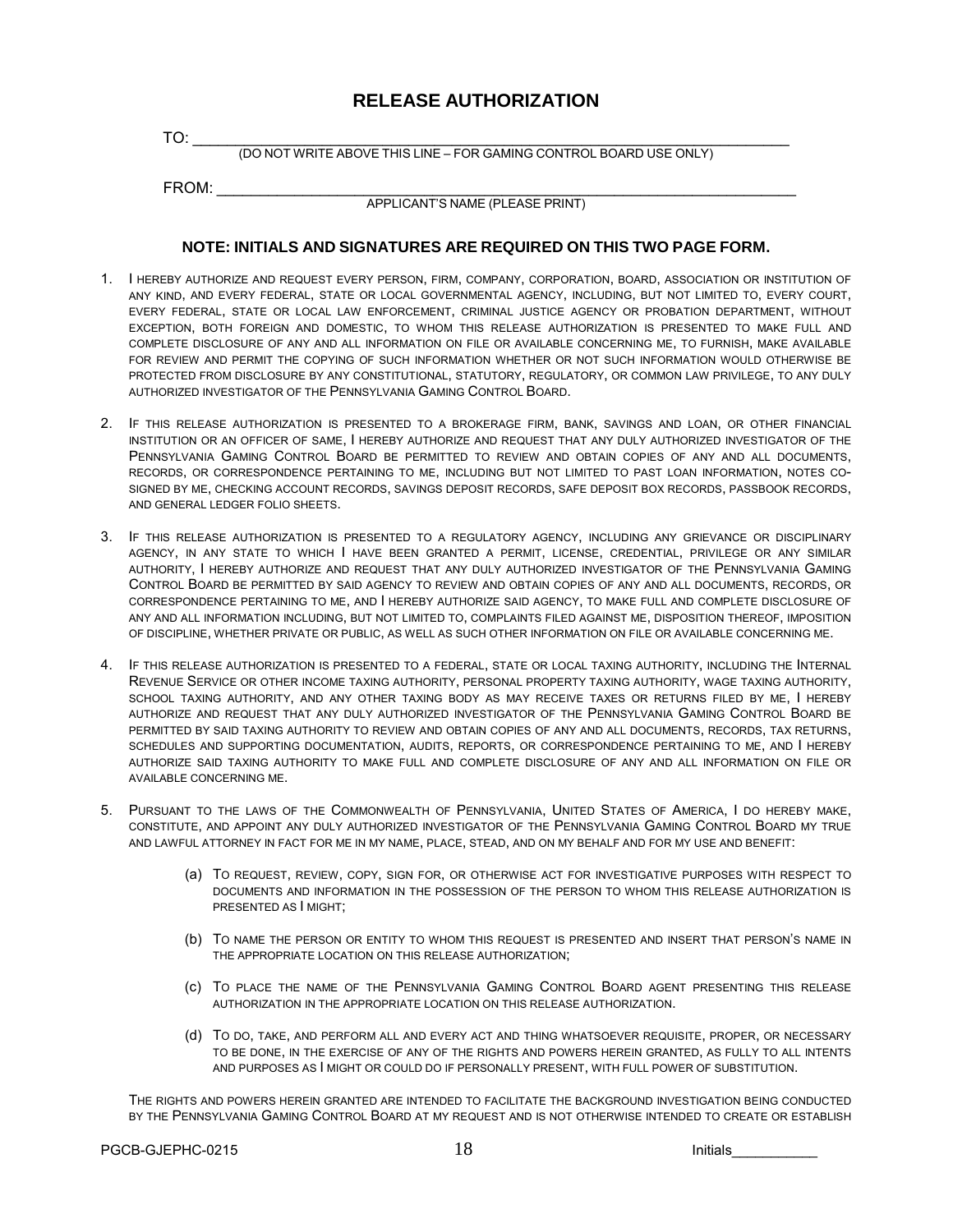A FIDUCIARY RELATIONSHIP BETWEEN THE PENNSYLVANIA GAMING CONTROL BOARD, IT AGENTS OR EMPLOYEES AND ME. I HEREBY ACKNOWLEDGE THAT NO SUCH RELATIONSHIP EXISTS. THIS POWER OF ATTORNEY ENDS TWO (2) YEARS FROM THE DATE OF EXECUTION AND SHALL BE CONSTRUED IN ACCORDANCE WITH 20 PA.C.S. CH. 56 (RELATING TO POWERS OF ATTORNEY). I AM FAMILIAR WITH THE PROVISIONS OF 20 PA.C.S. § 5601(C), (D) AND (E) (RELATING TO GENERAL PROVISIONS) AND HEREBY EXPRESSLY WAIVE THE APPLICATIONS OF THE REQUIREMENTS CONTAINED IN THOSE SUBSECTIONS TO THIS POWER OF ATTORNEY GRANTING RIGHTS AND POWERS TO ANY DULY AUTHORIZED INVESTIGATOR OF THE PENNSYLVANIA GAMING CONTROL BOARD.

- 6. I THE UNDERSIGNED LICENSEE(S) HAVE FILED WITH THE PENNSYLVANIA GAMING CONTROL BOARD AN "APPLICATION" AS THAT TERM IS DEFINED IN THE BOARD'S REGULATIONS. I UNDERSTAND THAT I AM SEEKING THE GRANTING OF A PRIVILEGE AND ACKNOWLEDGE THAT THE BURDEN OF PROVING MY/OUR QUALIFICATIONS AND SUITABILITY FOR A FAVORABLE DETERMINATION IS AT ALL TIMES SOLELY MY RESPONSIBILITY. I ACCEPT ANY RISK OF ADVERSE PUBLIC NOTICE, EMBARRASSMENT, CRITICISM, OR OTHER ACTION OR FINANCIAL LOSS WHICH MAY RESULT FROM ACTION WITH RESPECT TO THIS APPLICATION AND I HEREBY AUTHORIZE ANY EMPLOYEE, AGENT, OR DULY AUTHORIZED INVESTIGATOR OF THE PENNSYLVANIA GAMING CONTROL BOARD TO DISCLOSE ANY INFORMATION OBTAINED THROUGH MY BACKGROUND INVESTIGATION TO THE SLOT MACHINE LICENSEE/APPLICANT WITH WHICH I AM CONDUCTING BUSINESS AS WELL AS TO THE ENTITY WITH WHICH I AM ASSOCIATED.
- 7. I DO, FOR MYSELF, MY HEIRS, EXECUTORS, ADMINISTRATORS, SUCCESSORS AND ASSIGNS, HEREBY RELEASE, REMISE, EXONERATE, AND FOREVER DISCHARGE THE PENNSYLVANIA GAMING CONTROL BOARD, ITS MEMBERS, AGENTS AND EMPLOYEES, THE PENNSYLVANIA STATE POLICE, THE COMMONWEALTH OF PENNSYLVANIA AND ITS INSTRUMENTALITIES, AND ANY AGENTS AND EMPLOYEES THEREOF, FROM ANY AND ALL LIABILITIES OF EVERY NATURE AND KIND, OTHER THAN A WILLFULLY UNLAWFUL DISCLOSURE OR PUBLICATION OF MATERIAL OR INFORMATION ACQUIRED DURING MY INVESTIGATION. I AGREE TO INDEMNIFY AND HOLD HARMLESS EVERY PERSON, FIRM, COMPANY, CORPORATION, BOARD, ASSOCIATION OR INSTITUTION OF ANY KIND, AND EVERY FEDERAL, STATE OR LOCAL GOVERNMENTAL AGENCY, INCLUDING, BUT NOT LIMITED TO, EVERY COURT, LAW ENFORCEMENT AGENCY, CRIMINAL JUSTICE AGENCY, OR PROBATION DEPARTMENT, WITHOUT EXCEPTION, BOTH FOREIGN AND DOMESTIC, TO WHOM THIS REQUEST IS PRESENTED AND ANY AGENTS AND EMPLOYEES THEREOF, FROM AND AGAINST ALL CLAIMS, DAMAGES, LOSSES, AND EXPENSES INCLUDING REASONABLE ATTORNEYS' FEES ARISING OUT OF OR BY REASON OF, COMPLYING WITH THIS RELEASE AUTHORIZATION.
- 8. A REPRODUCTION OF THIS REQUEST BY PHOTOCOPY, FACSIMILE OR SIMILAR PROCESS SHALL BE FOR ALL INTENTS AND PURPOSES AS VALID AS THE ORIGINAL. THIS RELEASE AUTHORIZATION EXTENDS TO THE REVIEW AND COPY OF ANY INFORMATION PROTECTED FROM DISCLOSURE, PRIVILEGE, OR OBLIGATION.

#### **APPLICANT HAS READ THIS RELEASE AUTHORIZATION AND UNDERSTANDS ALL ITS TERMS. APPLICANT EXECUTES THIS DOCUMENT VOLUNTARILY AND WITH FULL KNOWLEDGE OF ITS SIGNIFICANCE.**

| IN WITNESS WHEREOF, I HAVE EXECUTED THIS RELEASE AUTHORIZATION AT                                |                                                                                                                |               |
|--------------------------------------------------------------------------------------------------|----------------------------------------------------------------------------------------------------------------|---------------|
|                                                                                                  | <b>CITY</b>                                                                                                    | <b>STATE</b>  |
|                                                                                                  |                                                                                                                |               |
|                                                                                                  |                                                                                                                |               |
|                                                                                                  | SIGNATURE OF APPLICANT                                                                                         |               |
|                                                                                                  |                                                                                                                |               |
| ON THIS, THE DAY OF 20, BEFORE ME, THE SUBSCRIBER, A NOTARY PUBLIC, IN                           |                                                                                                                |               |
|                                                                                                  |                                                                                                                |               |
| AND FOR                                                                                          | COUNTY COUNTY COUNTY COUNTY COUNTY COUNTY COUNTY COUNTY COUNTY COUNTY COUNTY COUNTY COUNTY COUNTY COUNTY COUNT |               |
|                                                                                                  |                                                                                                                |               |
| (KNOWN BY ME OR SATISFACTORILY PROVEN) TO BE THE PERSON WHOSE NAME IS SUBSCRIBED TO THIS RELEASE |                                                                                                                |               |
| AUTHORIZATION, AND ACKNOWLEDGED THAT THEY EXECUTED THE SAME FOR THE PURPOSE HEREIN CONTAINED.    |                                                                                                                |               |
|                                                                                                  |                                                                                                                |               |
| IN WITNESS WHEREOF, I HEREUNTO SET MY HAND AND OFFICIAL SEAL.                                    |                                                                                                                |               |
|                                                                                                  |                                                                                                                |               |
|                                                                                                  |                                                                                                                |               |
|                                                                                                  |                                                                                                                | NOTARY PUBLIC |
|                                                                                                  |                                                                                                                |               |
| SIGNATURE OF PENNSYLVANIA GAMING CONTROL BOARD AGENT PRESENTING THIS REQUEST:                    |                                                                                                                |               |
|                                                                                                  |                                                                                                                |               |
|                                                                                                  | DATE:                                                                                                          |               |
|                                                                                                  |                                                                                                                |               |
|                                                                                                  |                                                                                                                |               |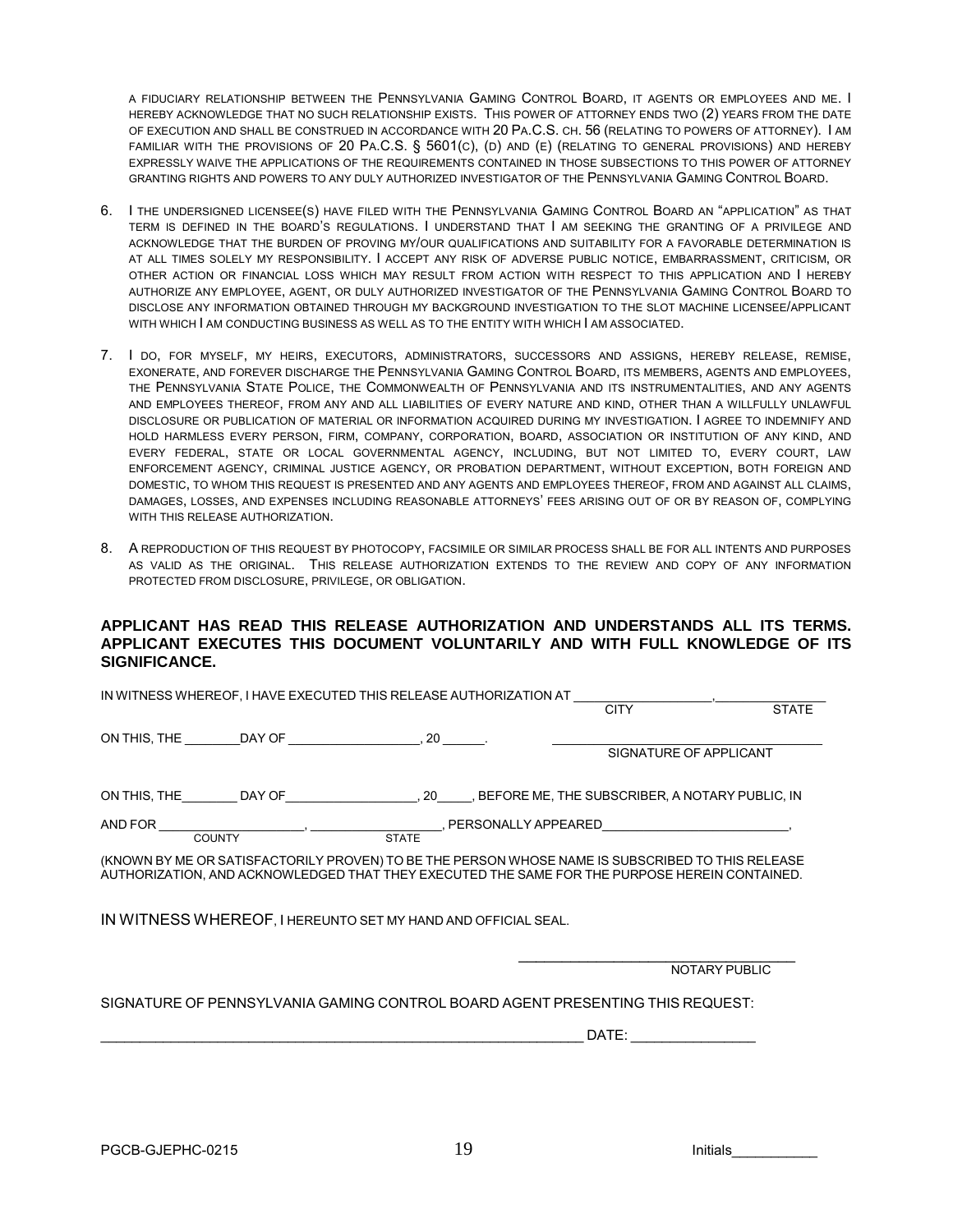## **Notice Regarding Access to Consumer Report for Employment Purposes**

The Pennsylvania Gaming Control Board ("PGCB") has the specific power and duty to require background investigations on applicants, licensees, principals, key employees, permittees, certificate holders, or registrants. A background investigation consists of a security, criminal, credit, and suitability investigation of any natural person, corporation, foundation, organization, business trust, estate, limited liability company, licensed corporation, trust, partnership, limited liability partnership, association, or any other form of legal business entity.

Pursuant to this authority, the PGCB may request a consumer report about you and/or your company for employment purposes and in connection with the determination of your and/or your company's eligibility for a license, permit, certification, or registration. A consumer report is a written, oral or other communication of any information by a consumer reporting agency bearing on your and/or your company's credit worthiness, credit standing, credit capacity, character, general reputation, personal characteristics, or mode of living which is used or expected to be used or collected in whole or in part for the purpose of serving as a factor in establishing your and/or your company's eligibility for employment and in connection with the determination of your and/or your company's eligibility for a license, permit, certification, or registration.